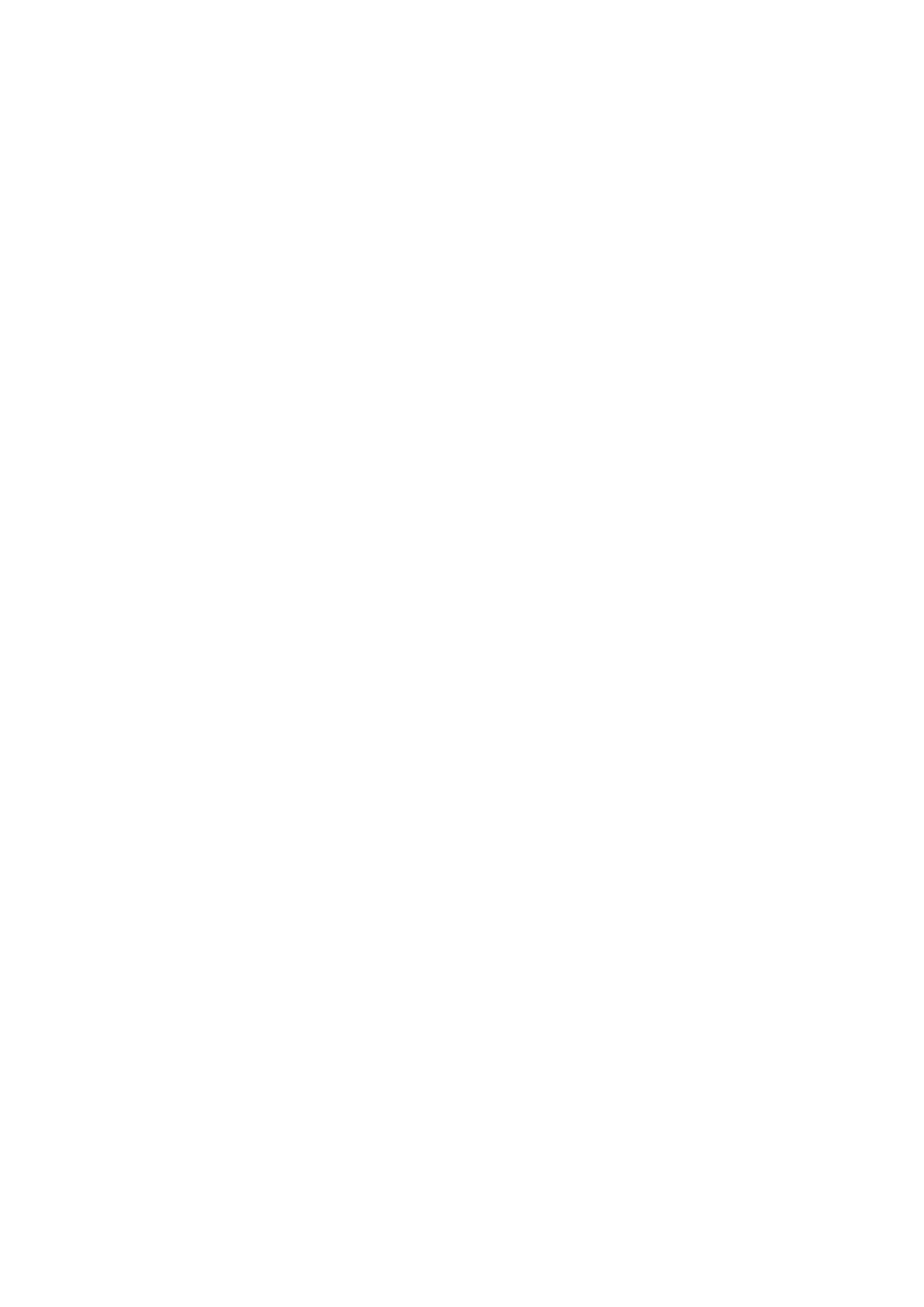# **TABLE OF CONTENTS 5 DECEMBER 2018**

|     | Page No.                                                                  |                                                                                                                                                                                                                                                                                                      |  |
|-----|---------------------------------------------------------------------------|------------------------------------------------------------------------------------------------------------------------------------------------------------------------------------------------------------------------------------------------------------------------------------------------------|--|
|     |                                                                           |                                                                                                                                                                                                                                                                                                      |  |
|     |                                                                           | 5                                                                                                                                                                                                                                                                                                    |  |
|     |                                                                           | 5                                                                                                                                                                                                                                                                                                    |  |
|     |                                                                           | 5                                                                                                                                                                                                                                                                                                    |  |
|     |                                                                           | 5                                                                                                                                                                                                                                                                                                    |  |
|     |                                                                           | 5                                                                                                                                                                                                                                                                                                    |  |
|     |                                                                           | 5                                                                                                                                                                                                                                                                                                    |  |
|     |                                                                           | $\overline{7}$                                                                                                                                                                                                                                                                                       |  |
| 2.1 | <b>Arts and Culture Fund</b>                                              | $\overline{7}$                                                                                                                                                                                                                                                                                       |  |
|     |                                                                           | 15                                                                                                                                                                                                                                                                                                   |  |
|     | <b>Social and Recreation Fund - Multi Year Contract</b><br><b>Funding</b> | 20                                                                                                                                                                                                                                                                                                   |  |
| 2.4 |                                                                           | 21                                                                                                                                                                                                                                                                                                   |  |
| 2.5 | <b>Waste Minimisation Seed Fund 2018</b>                                  | 28                                                                                                                                                                                                                                                                                                   |  |
|     |                                                                           | <b>Business</b><br><b>Meeting Conduct</b><br>1.1 Apologies<br>1.2 Conflict of Interest Declarations<br>1.3 Confirmation of Minutes<br>1.4 Items not on the Agenda<br>1.5 Public Participation<br><b>General Business</b><br>2.2 Social and Recreation Fund<br>2.3<br><b>Natural Environment Fund</b> |  |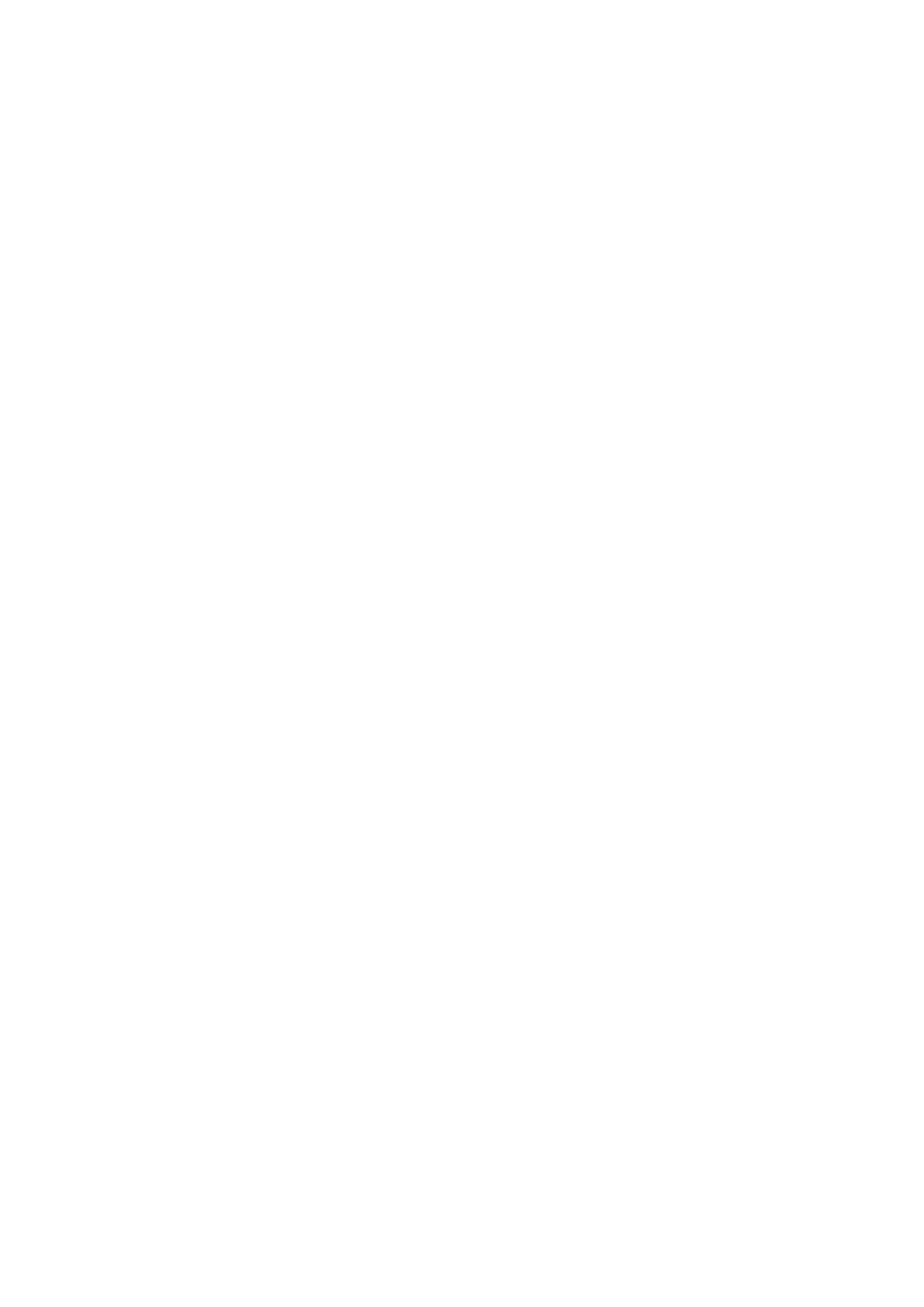# <span id="page-4-0"></span>**1 Meeting Conduct**

The Chairperson opened the meeting at 9.30am.

## <span id="page-4-1"></span>**1.1 Apologies**

**Moved Councillor Free, seconded Councillor Day**

#### **Resolved**

That the Grants Subcommittee:

1. Accept the apology from Mayor Lester for early departure.

2. **Carried**

## <span id="page-4-2"></span>**1.2 Conflict of Interest Declarations**

No conflicts of interest were declared.

## <span id="page-4-3"></span>**1.3 Confirmation of Minutes**

#### **Moved Councillor Free, seconded Councillor Young**

#### **Resolved**

That the Grants Subcommittee:

1. Approve the minutes of the Grants Subcommittee Meeting held on 19 September 2018, having been circulated, that they be taken as read and confirmed as an accurate record of that meeting.

**Carried**

## <span id="page-4-4"></span>**1.4 Items not on the Agenda**

There were no items not on the agenda.

#### **1.5 Public Participation**

1.5.1 Lucy Trevelyan from WelCab addressed the subcommittee in regards to the Social and Recreation Fund.

1.5.2 Peggy Ngaheke-Luke, Te Rae Ngaheke and Ali Hamlin-Paenga from Ngati Kahungunu addressed the subcommittee in regards to the Social and Recreation Fund.

(Mayor Lester left the meeting at 9.52am)

1.5.3 Arne Hermann from Choirs Aotearoa NZ addressed the subcommittee in regards to the Arts and Culture Fund.

1.5.4 Liam Ryan from Hoatu-Under CPAT addressed the subcommittee in regards to application 34 from the Arts and Culture Fund.

1.5.5 Holly Norton from Collaborate addressed the subcommittee in regards to application 6 from the Social and Recreation Fund.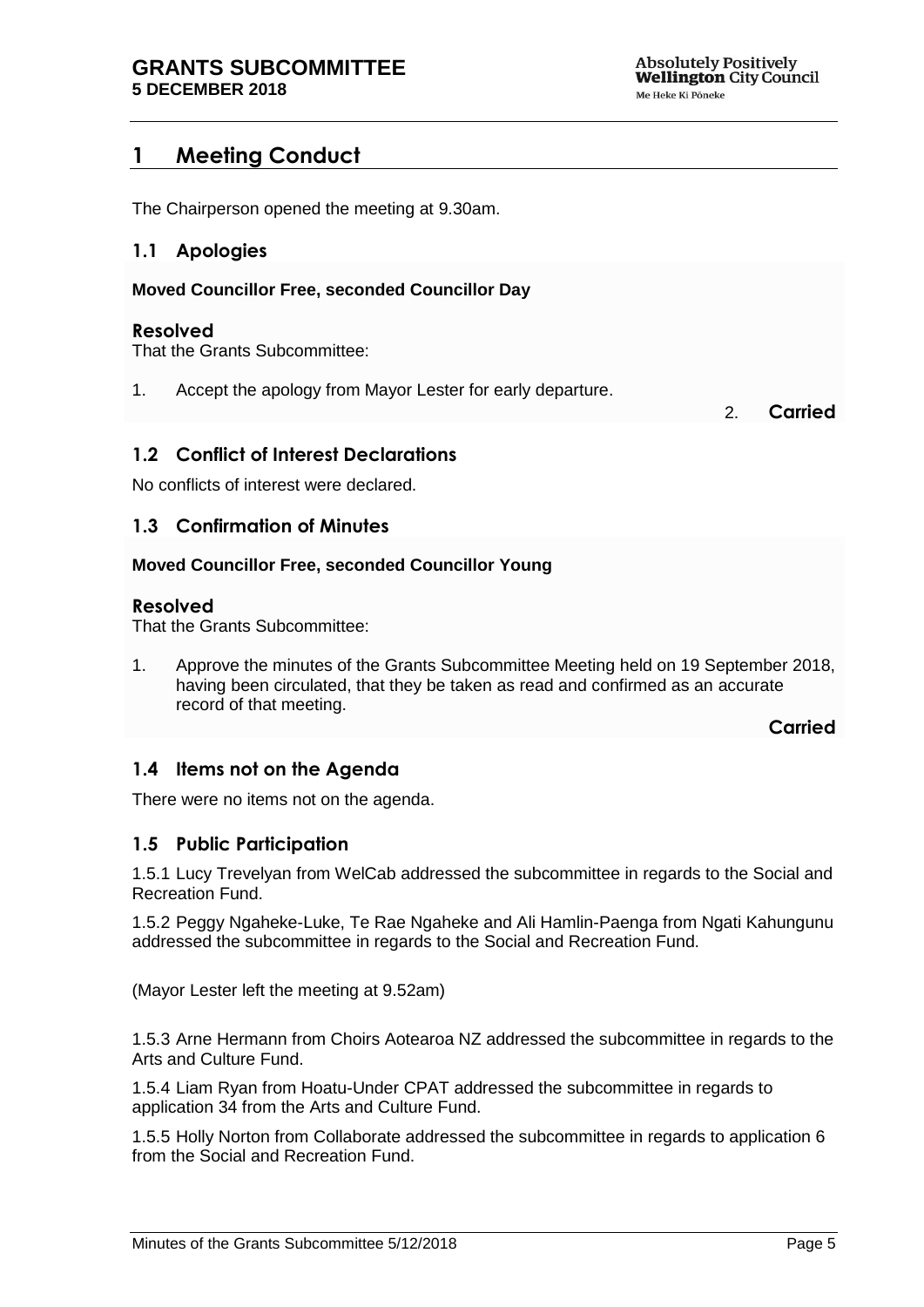Note: The meeting adjourned for morning tea at 10:42am and reconvened at 10:52am. When the meeting reconvened the following members were present: Councillor Free (Chairperson), Councillor Dawson, Councillor Day, Councillor Young, Councillor Gilberd and Mayor Lester.

1.5.6 Vicki Beachen from Youthline Wellington Inc addressed the subcommittee regarding application 36 from the Social and Recreation Fund.

1.5.7 Stephanie McIntyre from Downtown Community Ministry Wellington Inc addressed the subcommittee in regards to application 8 from the Social and Recreation Fund.

(Mayor Lester left the meeting at 11.10am) (Mayor Lester returned to the meeting at 11.14am)

## **1.5 Public Participation**

#### **Attachments**

- 1 1.5.1 a.WelCAB
- 2 1.5.1.b WelCAB Review Presentation
- 3 1.5.3 Choirs Aotearoa NZ
- 4 1.5.5 Collaborate
- 5 1.5.6 Youthline Wellington Inc video link(wellington.youthline.co.nz)
- 6 1.5.7 Director of DCM Homelessness
- 7 1.5.8 Conversation Volunteers NZ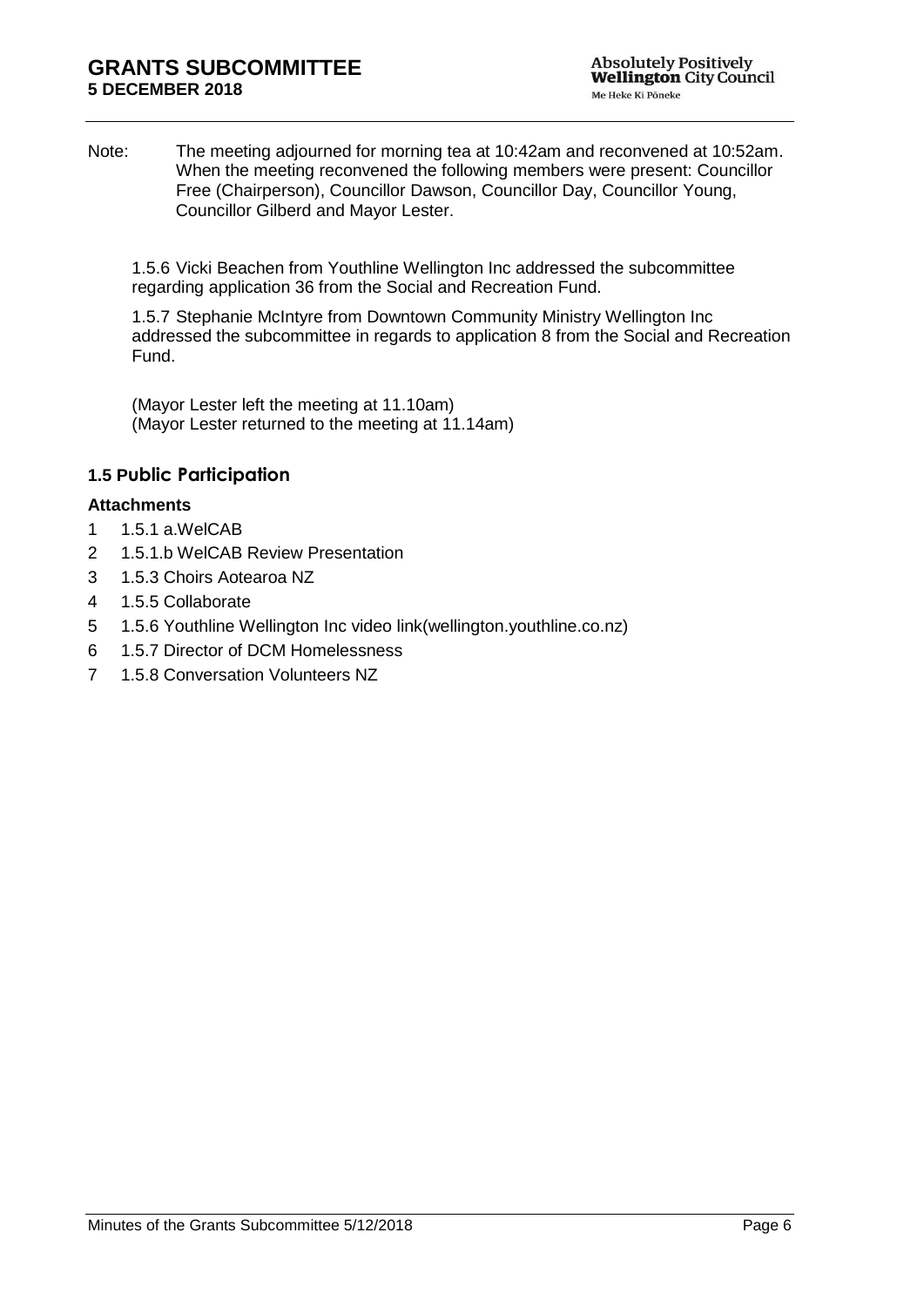# **2. General Business**

**2.1 Arts and Culture Fund**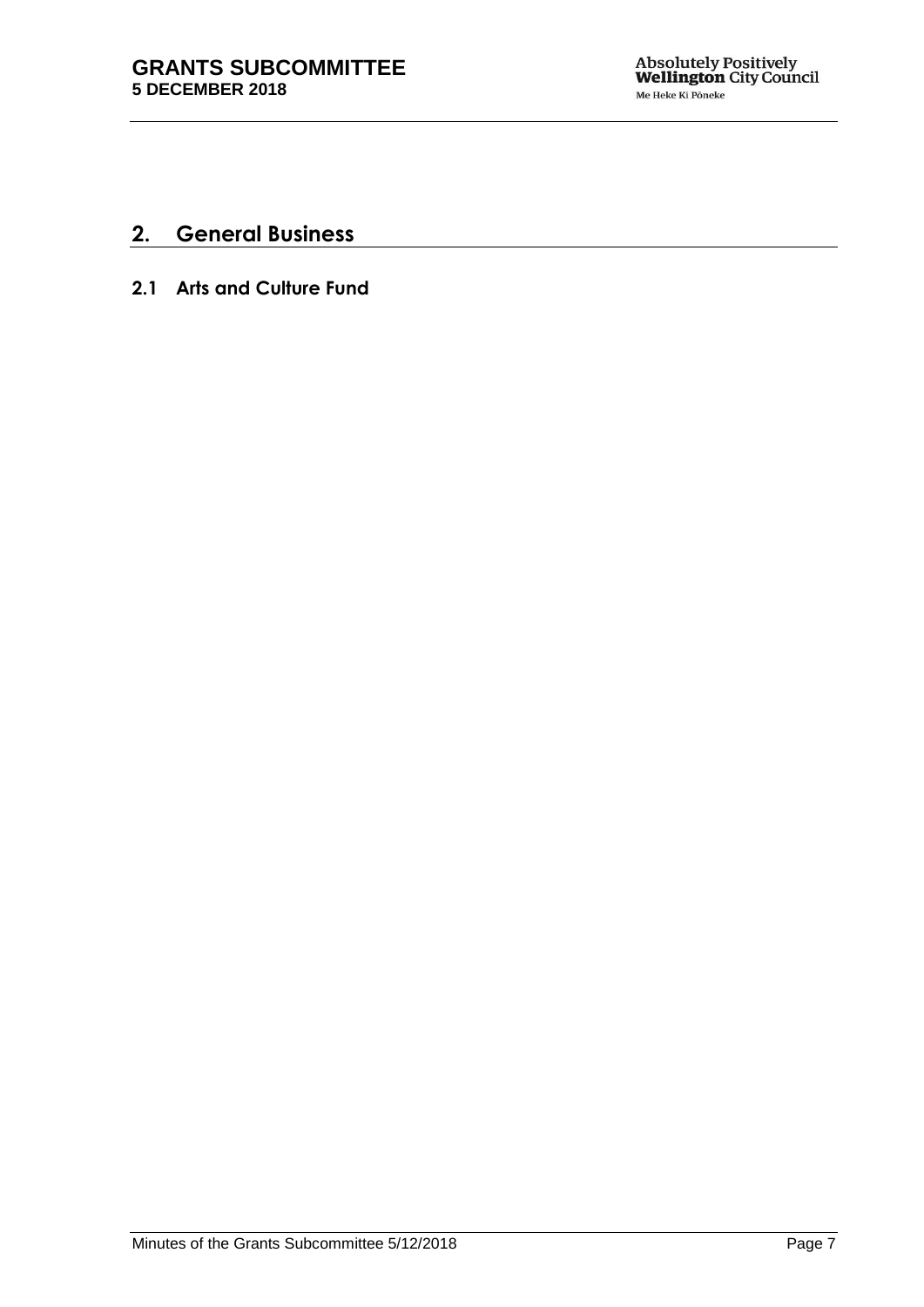## **Moved Councillor Young, seconded Councillor Dawson**

## **Resolved**

That the Grants Subcommittee:

- 1. Receives the information.
- 2. Agrees to the allocation of funding for the Arts and Culture Fund as listed in the table

| #              | Organisation                                 | Project                                                                                                                                                               | <b>Amount</b><br>request<br>ted | Recomme<br>ndation | <b>Comments</b>                                                                                                                                                                                                       |
|----------------|----------------------------------------------|-----------------------------------------------------------------------------------------------------------------------------------------------------------------------|---------------------------------|--------------------|-----------------------------------------------------------------------------------------------------------------------------------------------------------------------------------------------------------------------|
| 1              | 3333 Events<br>and<br>Productions<br>Limited | Wellington<br><b>Colour Fest</b><br>2019                                                                                                                              | \$30,000                        | \$0                | Due to pressure on<br>available funding and lack<br>of detail on fund priorities,<br>not recommended for<br>support.                                                                                                  |
| $\overline{2}$ | Aro Valley<br>Community<br>Council Inc       | Summer<br>Sounds                                                                                                                                                      | \$1,400                         | \$0                | Lower priority for support<br>due to pressure on<br>available funding.                                                                                                                                                |
| 3              | <b>Asian Events</b><br>Trust                 | <b>East Meets</b><br><b>West Show</b>                                                                                                                                 | \$7,870                         | \$3,000            | Good fit with the region of<br>confidential identities<br>priority through celebrating<br>Chinese culture and also<br>with the hothouse for talent<br>priority by providing<br>opportunities for local<br>performers. |
| $\overline{4}$ | <b>Blue Smoke</b><br>Records                 | Celebrating the<br>70th Year<br>Anniversary of<br>the release of<br>Blue Smoke, the<br>start of the NZ<br>recording<br>industry and the<br>music of Pixie<br>Williams | \$33,414                        | \$0                | Due to demand on the fund,<br>not recommended for<br>support.                                                                                                                                                         |
| 5              | <b>Borderline</b><br><b>Arts Limited</b>     | <b>STRASBOURG</b><br>1518:<br>Choreographic<br>Development<br>Workshop for a<br>new dance<br>theatre work by<br><b>Borderline Arts</b><br>Ensemble.                   | \$14,400                        | \$14,400           | Good fit with the hothouse<br>for talent priority through<br>providing opportunities for<br>practitioners to create new<br>work, recommended for<br>support via the Professional<br>Performing Arts Fund.             |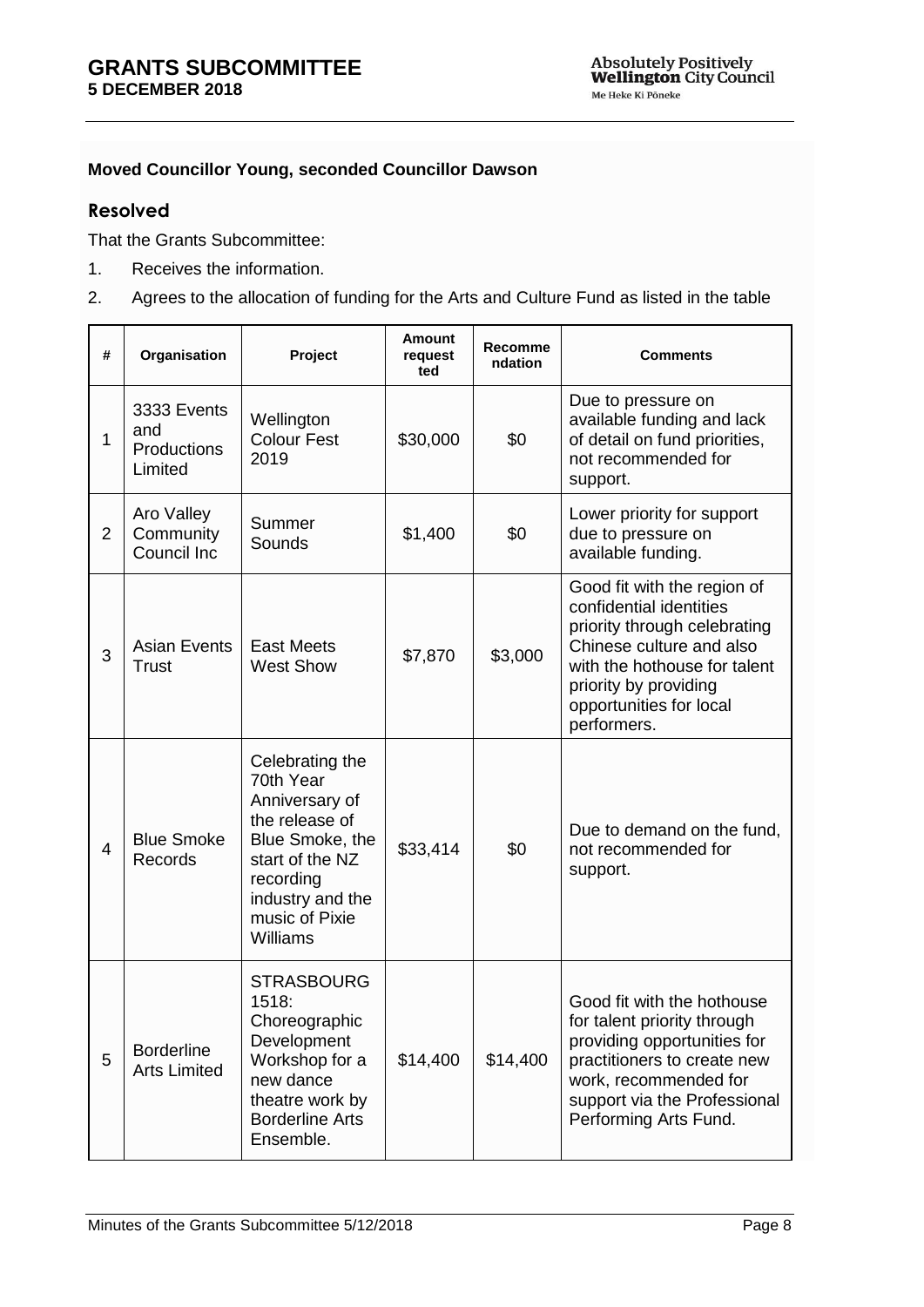| 6              | <b>Enjoy Public</b><br><b>Art Gallery</b>                    | Running costs<br>and visual arts<br>programming                         | \$10,000 | \$8,500 | Good fit with hothouse for<br>talent priority through the<br>provision of well-regarded<br>exhibition, writing and<br>development opportunities<br>for emerging visual artists.                           |
|----------------|--------------------------------------------------------------|-------------------------------------------------------------------------|----------|---------|-----------------------------------------------------------------------------------------------------------------------------------------------------------------------------------------------------------|
| $\overline{7}$ | Everybody<br>Cool Lives<br><b>Here Trust</b><br><b>Board</b> | Tinana                                                                  | \$5,000  | \$4,000 | Good fit with the hothouse<br>for talent priority through<br>supporting practitioners to<br>create new work.                                                                                              |
| 8              | Everybody<br>Cool Lives<br><b>Here Trust</b><br><b>Board</b> | Operational<br>Support                                                  | \$4,000  | \$0     | Due to pressure on the<br>fund, not recommended for<br>support in this round.                                                                                                                             |
| 9              | Every Body<br>Is a Treasure<br>Charitable<br><b>Trust</b>    | Every Body is a<br>Treasure<br>Festival                                 | \$3,824  | \$0     | Due to demand on the fund,<br>not recommended for<br>support.                                                                                                                                             |
| 10             | <b>Fidk Arts Ltd</b>                                         | Life in the<br>Whale                                                    | \$4,932  | \$4,000 | Good fit with the hothouse<br>for talent priority through<br>supporting local emerging<br>practitioners to create new<br>work.                                                                            |
| 11             | <b>Flying Dog</b><br>Artistic<br>Management                  | (Flying Dog)<br>China - New<br>Zealand Art &<br><b>Culture Festival</b> | \$18,000 | \$0     | Due to demand on the fund<br>and high level of<br>unconfirmed funding, not<br>recommended for support.                                                                                                    |
| 12             | Friends of<br>Futuna<br>Charitable<br><b>Trust</b>           | Colours of<br>Futuna concert<br>series 2019                             | \$4,000  | \$4,000 | Good fit with the region of<br>confident identities and<br>hothouse for talent priorities<br>through supporting<br>musicians to perform in<br>Karori for local audiences.                                 |
| 13             | Java Dance<br>Company<br>Ltd.                                | Our Paths Will<br>Cross                                                 | \$8,000  | \$8,000 | Good fit with the hothouse<br>for talent priority through<br>providing opportunities for<br>practitioners to create new<br>work, recommended for<br>support via the Professional<br>Performing Arts Fund. |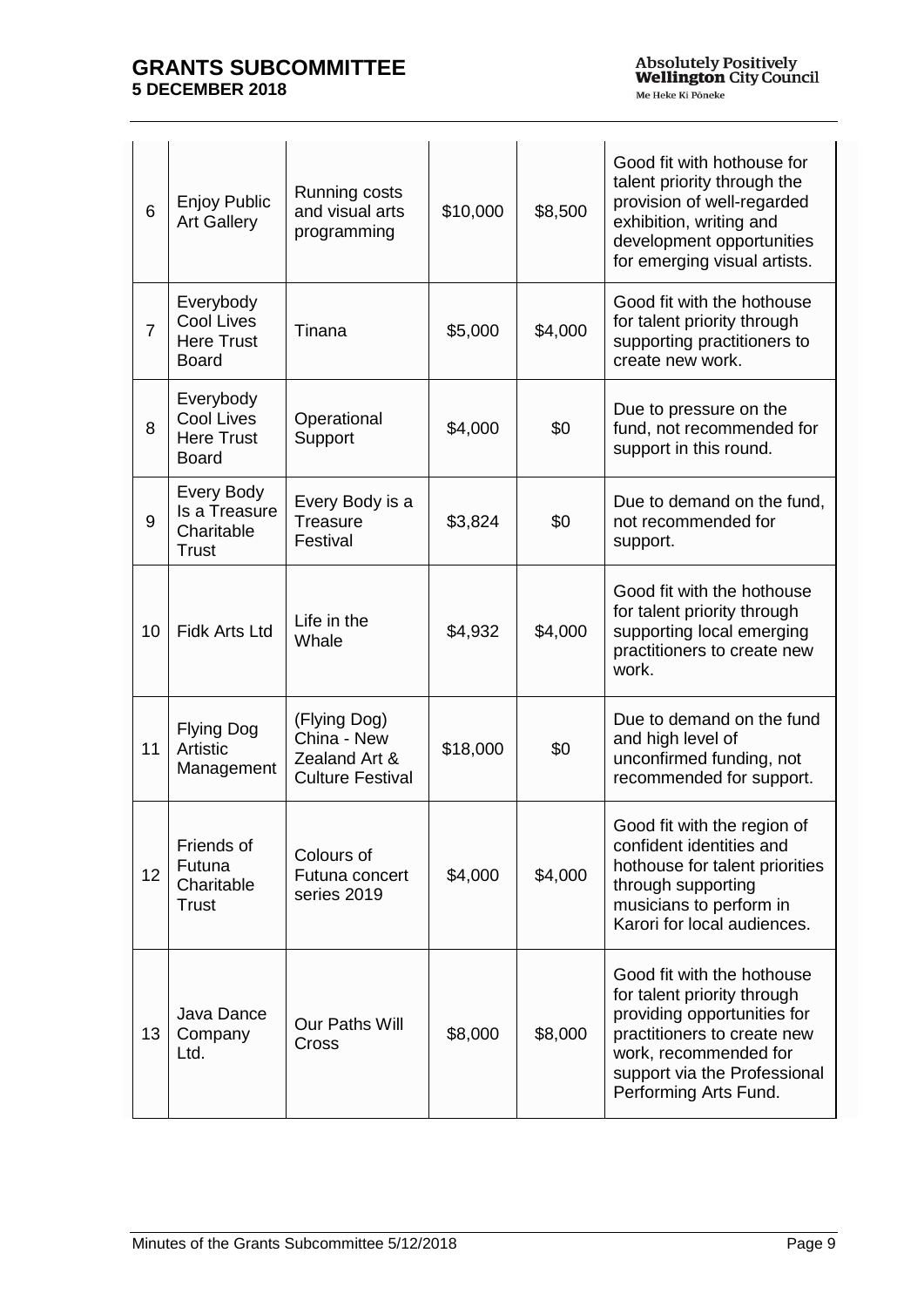| 14 | Jazz<br>Aotearoa                                            | <b>Arthur Street</b><br>Loft Orchestra<br>concert series                                                | \$3,990 | \$3,000 | Good fit with the hothouse<br>for talent priority by<br>providing a platform for<br>composers and musicians<br>to participate in works for<br>large groups. |
|----|-------------------------------------------------------------|---------------------------------------------------------------------------------------------------------|---------|---------|-------------------------------------------------------------------------------------------------------------------------------------------------------------|
| 15 | Kauri<br>Theatre<br>Company Inc                             | Rehearsal costs                                                                                         | \$1,500 | \$0     | Due to demand on the fund<br>and gaps in information in<br>the application, not<br>recommending support.                                                    |
| 16 | Khandallah<br><b>Arts Theatre</b>                           | Khandallah Park<br>Centennial<br>Community<br>Picnic                                                    | \$2,700 | \$0     | Due to demand on the fund,<br>not recommending support.                                                                                                     |
| 17 | Khandallah<br>School                                        | Subway-Boxhill                                                                                          | \$3,800 | \$0     | Due to demand on the fund<br>and gaps in the application,<br>not recommended for<br>funding.                                                                |
| 18 | Le Moana<br>Limited                                         | Mentoring for<br><b>ORIGINS at</b><br><b>MEASINA</b><br>FESTIVAL 2018                                   | \$2,400 | \$0     | Due to demand on the fund,<br>not recommending support.                                                                                                     |
| 19 | Luminaire<br>NZ Ltd                                         | Design Lab -<br><b>Performing Arts</b><br>and Events                                                    | \$3,000 | \$3,000 | Good fit with the hothouse<br>for talent priority through<br>supporting designers to<br>improve their practice and<br>support each other.                   |
| 20 | Meanwhile                                                   | International<br>Video Exchange<br>with "Seventh"<br>and "Kings"<br><b>Project Space</b><br>(Melbourne) | \$4,950 | \$0     | Due to demand on the fund.<br>not recommending support.                                                                                                     |
| 21 | Mic Drop Ltd                                                | Mic Drop<br>Season 3                                                                                    | \$5,450 | \$0     | Due to demand on the fund<br>and gaps in the application,<br>not recommended for<br>funding.                                                                |
| 22 | Nature<br><b>Through Arts</b><br>Collective<br><b>Trust</b> | Kaia the Kaka-<br>Digital and<br>Nature Journey<br>- Extended<br>Summer<br>Season                       | \$3,000 | \$0     | Due to demand on the fund,<br>not recommending support.                                                                                                     |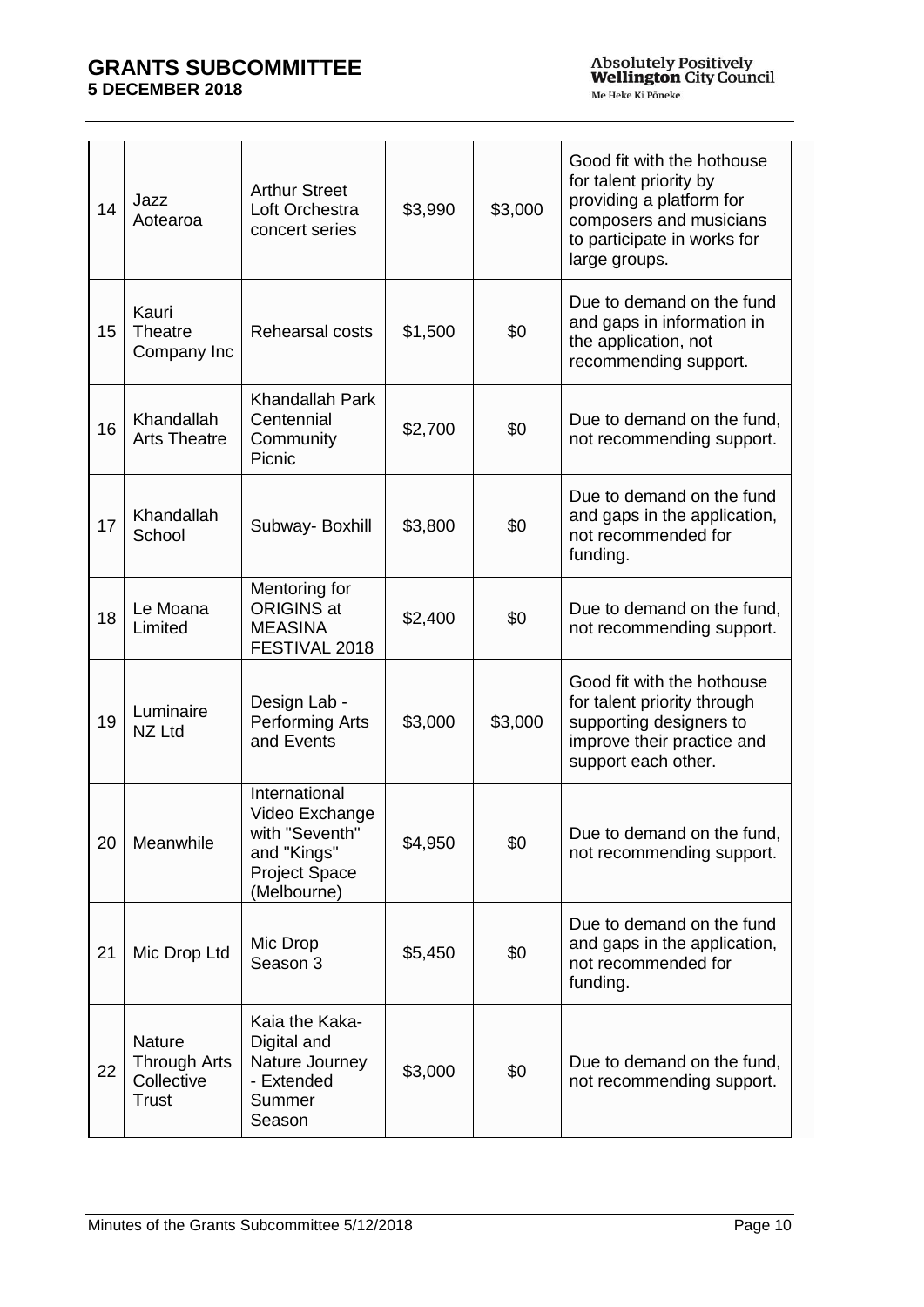| 23 | New Zealand<br>Polish Film<br>Festival<br><b>Trust</b>                       | Wellington<br>Polish Film<br>Festival 2019            | \$3,000  | \$0      | Due to demand on the fund,<br>not recommending support.                                                                                                                                        |
|----|------------------------------------------------------------------------------|-------------------------------------------------------|----------|----------|------------------------------------------------------------------------------------------------------------------------------------------------------------------------------------------------|
| 24 | Photival                                                                     | Photival                                              | \$13,279 | \$5,000  | Good fit with the hothouse<br>for talent priority through<br>offering a platform for local<br>photographers.                                                                                   |
| 25 | Pirate and<br>Queen Ltd.                                                     | Loemis 4 (2019)                                       | \$10,000 | \$7,500  | Good fit with the hothouse<br>for talent priority through<br>developing and presenting<br>high quality unique<br>performances.                                                                 |
| 26 | Portals                                                                      | Portalfest                                            | \$8,950  | \$0      | Due to demand on the fund,<br>not recommending support.                                                                                                                                        |
| 27 | Que Onda                                                                     | Que Onda!                                             | \$3,558  | \$3,000  | Good fit with the region of<br>confident identities,<br>supporting Spanish<br>speaking communities in<br>Wellington to celebrate their<br>culture and learn about<br>local culture and events. |
| 28 | <b>Red Scare</b><br>Collective<br>Ltd T/A Red<br>Scare<br>Theatre<br>Company | <b>Red Readings</b><br>2019                           | \$1,100  | \$1,000  | Good fit with the hothouse<br>for talent priority through<br>supporting playwrights to<br>develop new scripts and<br>actors to show their skills to<br>the industry.                           |
| 29 | Revo Tour<br><b>Trust</b>                                                    | <b>Revolution Tour</b><br>Wellington                  | \$10,000 | \$0      | Due to demand on the fund,<br>not recommending support.                                                                                                                                        |
| 30 | Shakespeare<br>Globe<br><b>Centre New</b><br>Zealand<br><b>Trust</b>         | <b>SGCNZ</b><br>UOSWSF, NSSP<br>,PPWS, Shake<br>Alive | \$16,000 | \$10,000 | Good fit with the hothouse<br>for talent and active and<br>engaged priorities through<br>supporting young people to<br>engage in drama and gain<br>new skills.                                 |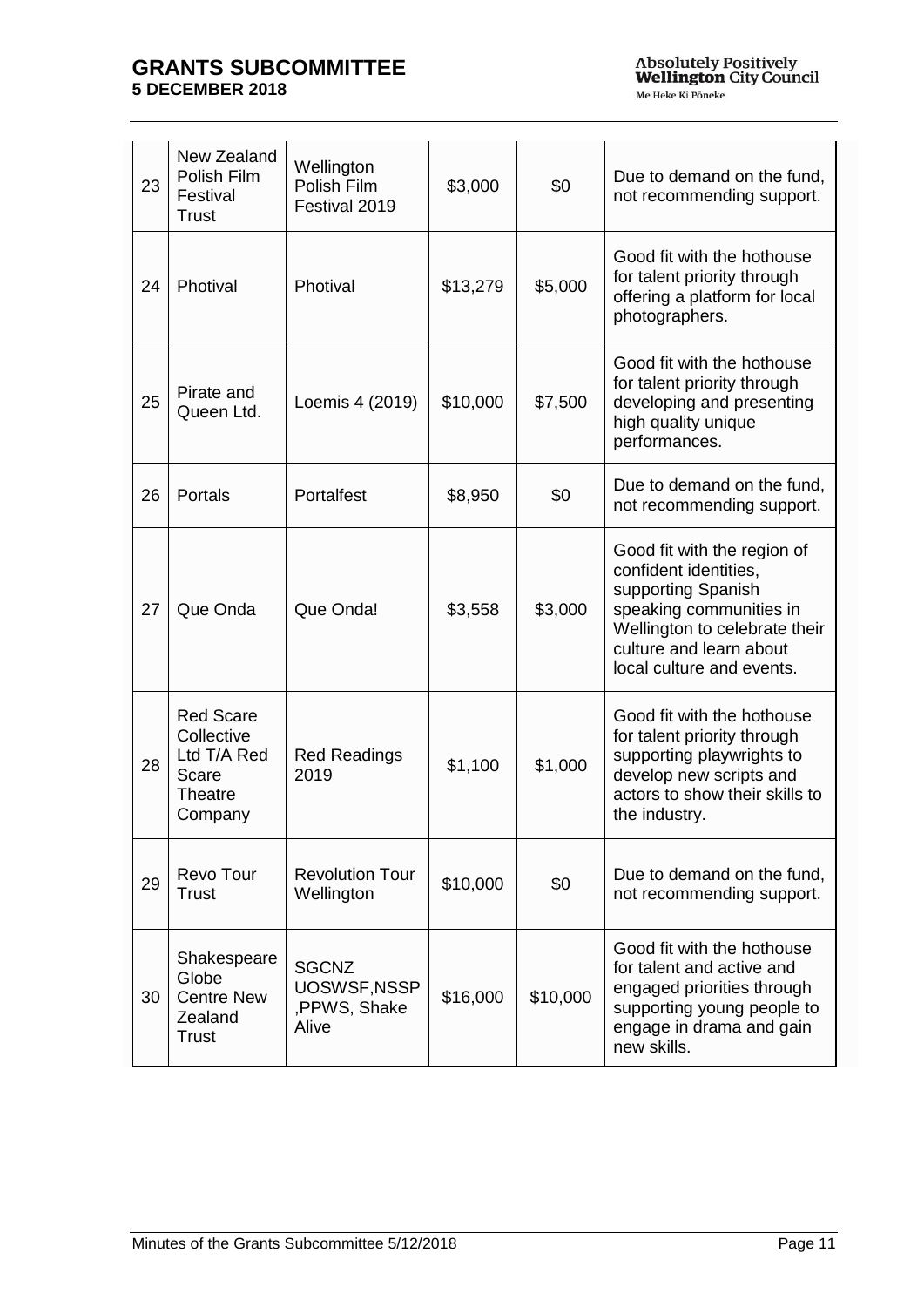| 31 | Strathmore<br>Park<br>Stitching<br>Lounge   | <b>Strathmore Park</b><br>Stitching<br>Lounge                             | \$1,386  | \$1,300  | Good fit with the active and<br>engaged and region of<br>confident identities through<br>supporting creative activity<br>and passing on traditional<br>skills.                                                                                                                                               |
|----|---------------------------------------------|---------------------------------------------------------------------------|----------|----------|--------------------------------------------------------------------------------------------------------------------------------------------------------------------------------------------------------------------------------------------------------------------------------------------------------------|
| 32 | Struck by<br>Lightning<br>Limited           | <b>Shortland Street</b><br>- The Musical<br>accessibility<br>performances | \$4,403  | \$4,000  | Good fit with the region of<br>confident identities through<br>delivering performances for<br>the Deaf and Vision<br>Impaired communities.                                                                                                                                                                   |
| 33 | Summer<br>Shakespeare<br><b>Trust Board</b> | Summer<br>Shakespeare<br>2019 - Hamlet                                    | \$7,800  | \$5,000  | Good fit with the hothouse<br>for talent and active and<br>engaged priorities through<br>supporting emerging talent<br>to develop new skills on and<br>off stage.                                                                                                                                            |
| 34 | Takasluff<br>Productions                    | Takas n Luff<br>present HOATU.<br>To give. Free<br>fun beach day          | \$7,800  | \$5,000  | Good fit with the active and<br>engaged and region of<br>confident identities through<br>providing accessible and<br>free events over summer for<br>local residents to attend.<br>Due to demand on the fund,<br>the recommended amount<br>is to cover two events only<br>rather than the three<br>requested. |
| 35 | Taki Rua<br>Productions<br>Society Inc      | Cellfish                                                                  | \$20,000 | \$0      | Due to demand on the fund,<br>not recommended for<br>support.                                                                                                                                                                                                                                                |
| 36 | Tawata<br>Productions                       | Kia Mau Festival<br>- International<br><b>Arts Market</b>                 | \$8,000  | \$0      | Due to demand on the fund,<br>not recommended for<br>support, Kia Mau Festival<br>has been supported through<br>the regional amenities fund.                                                                                                                                                                 |
| 37 | The Conch<br>Charitable<br><b>Trust</b>     | A Boy Called<br>Piano                                                     | \$13,713 | \$13,700 | Good fit with the hothouse<br>for talent priority through<br>providing opportunities for<br>practitioners to create new<br>work, recommended for<br>support via the Professional<br>Performing Arts Fund.                                                                                                    |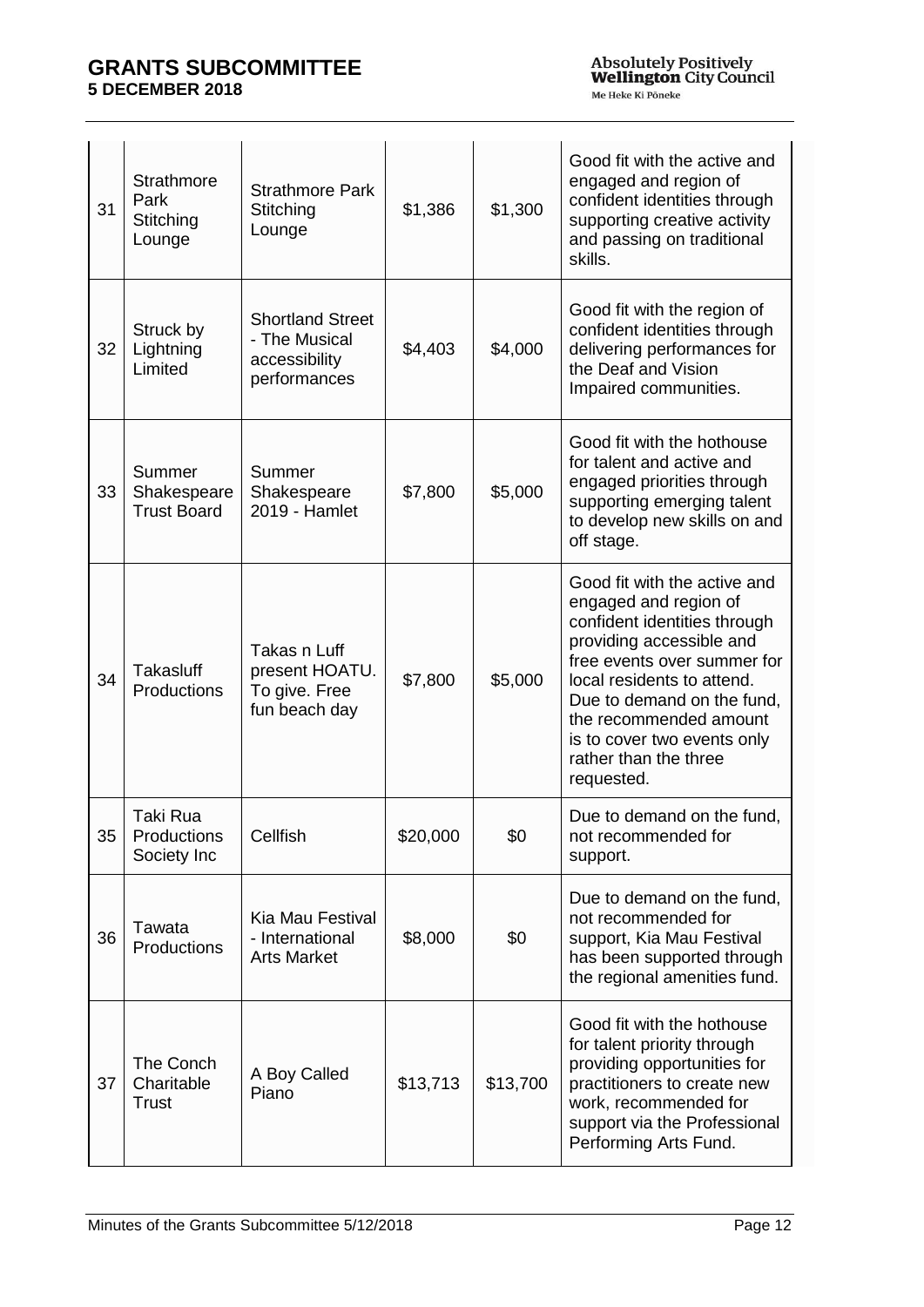| 38 | The<br>Theatreview<br><b>Trust</b>                  | <b>THEATREVIEW</b><br>Editing &<br>Management -<br>Wellington   | \$5,000  | \$4,000 | Good fit with the hothouse<br>for talent and creative future<br>through technology<br>priorities by supporting<br>professional reviews of<br>theatre and dance in<br>Wellington.                                                                                          |
|----|-----------------------------------------------------|-----------------------------------------------------------------|----------|---------|---------------------------------------------------------------------------------------------------------------------------------------------------------------------------------------------------------------------------------------------------------------------------|
| 39 | Thorndon<br><b>Trust</b>                            | <b>Rita Angus</b><br>Residency                                  | \$4,000  | \$0     | Due to demand on the fund.<br>not recommended for<br>support.                                                                                                                                                                                                             |
| 40 | Tiwhanawha<br>-na Trust                             | <b>ILGA Roopu</b><br>World<br>Conference<br>Social<br>Programme | \$31,000 | \$0     | Due to demand on the fund<br>and limited fit with priorities,<br>not recommending support.<br>Officers will work with group<br>to explore options for other<br>support for access to<br>venues.                                                                           |
| 41 | Trick of the<br><b>Light Theatre</b><br>(NZ)        | Troll - open<br>captioning for<br>accessible<br>performance     | \$6,000  | \$5,000 | Good fit with the Hothouse<br>for Talent and Region of<br><b>Confident Identities</b><br>priorities through enabling<br>deaf communities to access<br>high quality theatre.                                                                                               |
| 42 | <b>Triplicity</b><br>Productions                    | Maiden Mother<br>Crone                                          | \$1,500  | \$0     | Due to demand on the fund<br>not recommended for<br>support in this round.                                                                                                                                                                                                |
| 43 | <b>Triplicity</b><br>Productions                    | Femme 2                                                         | \$3,033  | \$2,500 | Good fit with the hothouse<br>for talent priority through<br>providing opportunities for<br>theatre makers with families<br>to develop and present a<br>new work.                                                                                                         |
| 44 | Urban Art<br>$Ltd - T/A$<br>Urban Art<br>Foundation | Urban Art:<br>Continuance<br>and Expansion                      | \$5,000  | \$2,000 | Good fit with the creative<br>future through technology<br>by taking the art into digital<br>presentation in public<br>spaces, however due to<br>demand on the fund, the<br>recommended amount in<br>less than requested and<br>targeted to the Lambton<br>Quay displays. |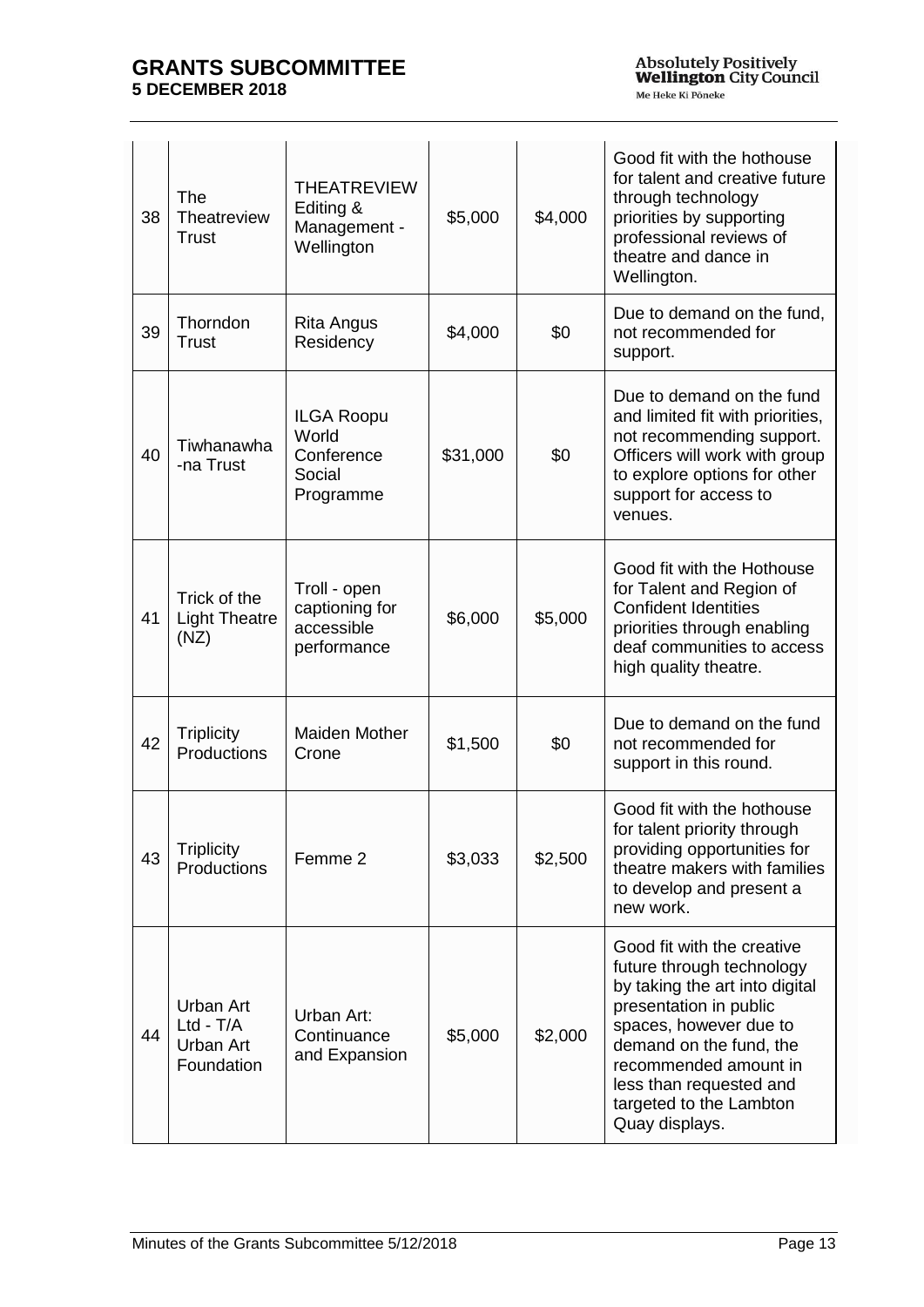| 45 | Was It Good<br>Limited                              | 'Was It Good'<br><b>Review Series</b><br>Season Two -<br>NZ Fringe<br>Festival | \$2,160 | \$0       | Due to demand on the fund<br>not recommended for<br>support in this round.                                                                                                                             |
|----|-----------------------------------------------------|--------------------------------------------------------------------------------|---------|-----------|--------------------------------------------------------------------------------------------------------------------------------------------------------------------------------------------------------|
| 46 | Wellington<br><b>Red Hackle</b><br>Pipe Band<br>Inc | Pipes in the<br>Park Wellington                                                | \$3,385 | \$2,000   | Good fit with the region of<br>confident identities and<br>active and engaged people<br>priorities through supporting<br>participation in pipe bands<br>and celebrating traditional<br>Scottish music. |
| 47 | Wellington<br>Russian<br>Club                       | Russian<br>Christmas<br><b>Festival for</b><br>Children 2018                   | \$3,110 | \$1,000   | Good fit with the region of<br>confident identities priority<br>through offering a platform<br>for the celebration of<br>Russian culture.                                                              |
| 48 | Youthdance<br>Education<br>Trust                    | International<br>Dance Day<br>2019                                             | \$4,000 | \$0       | Due to demand on the fund<br>not recommended for<br>support.                                                                                                                                           |
|    |                                                     | Total                                                                          |         | \$123,900 |                                                                                                                                                                                                        |

**Carried**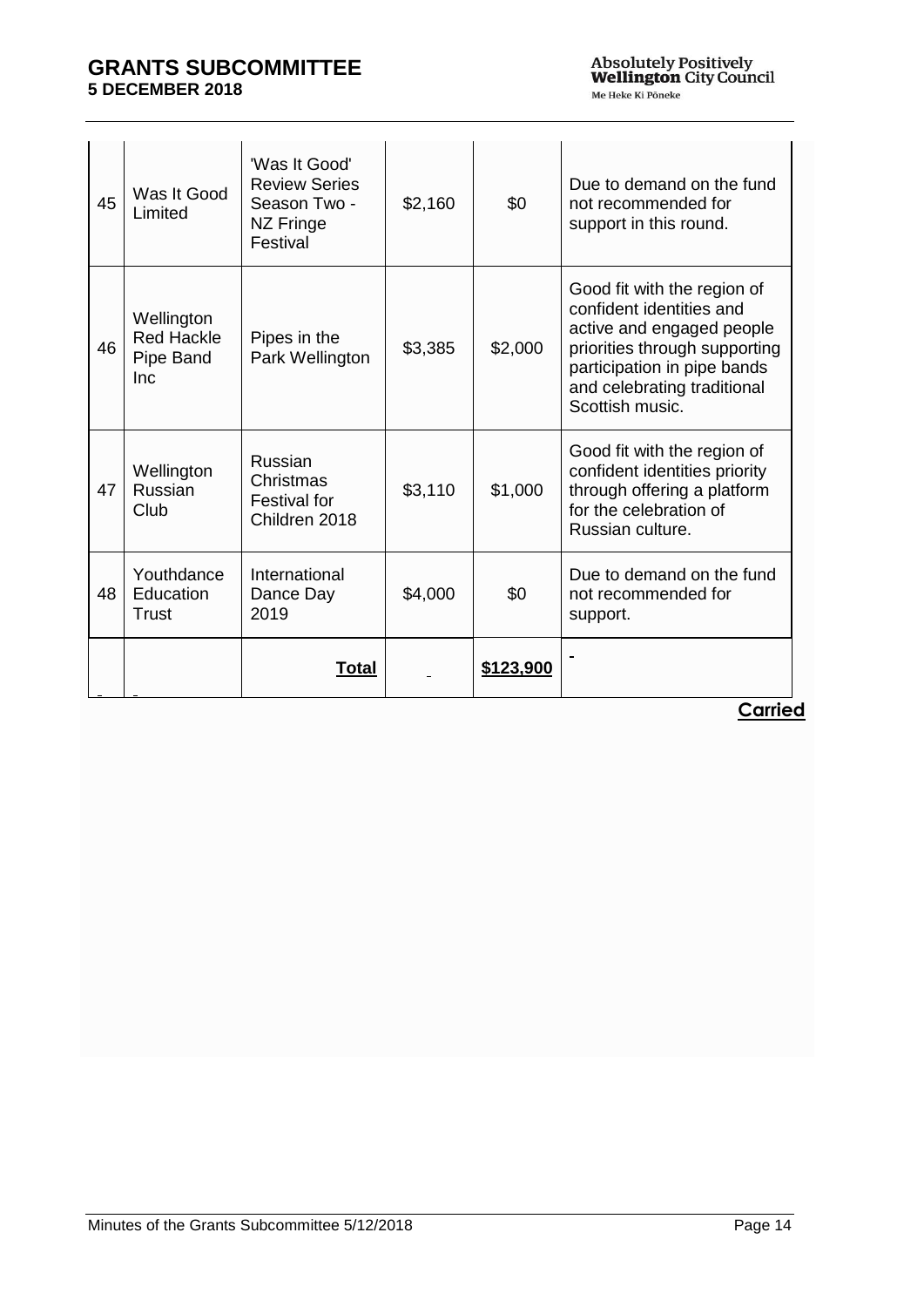# <span id="page-14-0"></span>**2.2 Social and Recreation Fund**

#### **Moved Councillor Dawson, seconded Councillor Free**

#### **Resolved**

That the Grants Subcommittee:

- 1. Receive the information.
- 2. Agrees to the allocation of funding for the Social and Recreation Fund as listed in the table below.

| #              | Organisation                                                | Project                                                                                 | <b>Amount</b><br>requested | <b>Recomme</b><br>ndation | <b>Comments</b>                                                                                                                                      |
|----------------|-------------------------------------------------------------|-----------------------------------------------------------------------------------------|----------------------------|---------------------------|------------------------------------------------------------------------------------------------------------------------------------------------------|
| $\mathbf{1}$   | <b>Animal Evac</b><br><b>New</b><br>Zealand<br><b>Trust</b> | Animal Evac NZ<br><b>Shelter</b><br>Response<br>Trailer for the<br>Wellington<br>Region | \$38,151                   | \$0                       | Officers will work with<br>this new organisation to<br>develop partnership<br>alongside our delivery<br>partners in Emergency<br>Welfare.            |
| $\overline{2}$ | Aro Valley<br>Community<br>Council Inc                      | Summer<br>Sounds                                                                        | \$1,400                    | \$0                       | Not a clear fit with<br>priorities for strong<br>resilient communities as<br>a music event with<br>entertainment, supported<br>with ongoing funding. |
| 3              | Aro Valley<br>Community<br>Council Inc                      | Sit and Be Fit                                                                          | \$2,400                    | \$0                       | Project can aim to be<br>user-pays through koha,<br>previous support via<br>Compass Health.                                                          |
| $\overline{4}$ | <b>Big Buddy</b><br>Mentoring<br><b>Trust</b>               | Recruit mentors<br>for fatherless<br>Wellington boys                                    | \$16,000                   | \$0                       | Council supports a range<br>of youth organisations<br>delivering activity,<br>Council provide some<br>rental assistance.                             |
| 5              | Brooklyn<br>Community<br>Association                        | <b>ANZAC Day</b><br>2019                                                                | \$3,260                    | \$3,000                   | Support for annual<br>Anzac Day event run<br>with RSA, 2018 event<br>attracted over 500<br>people.                                                   |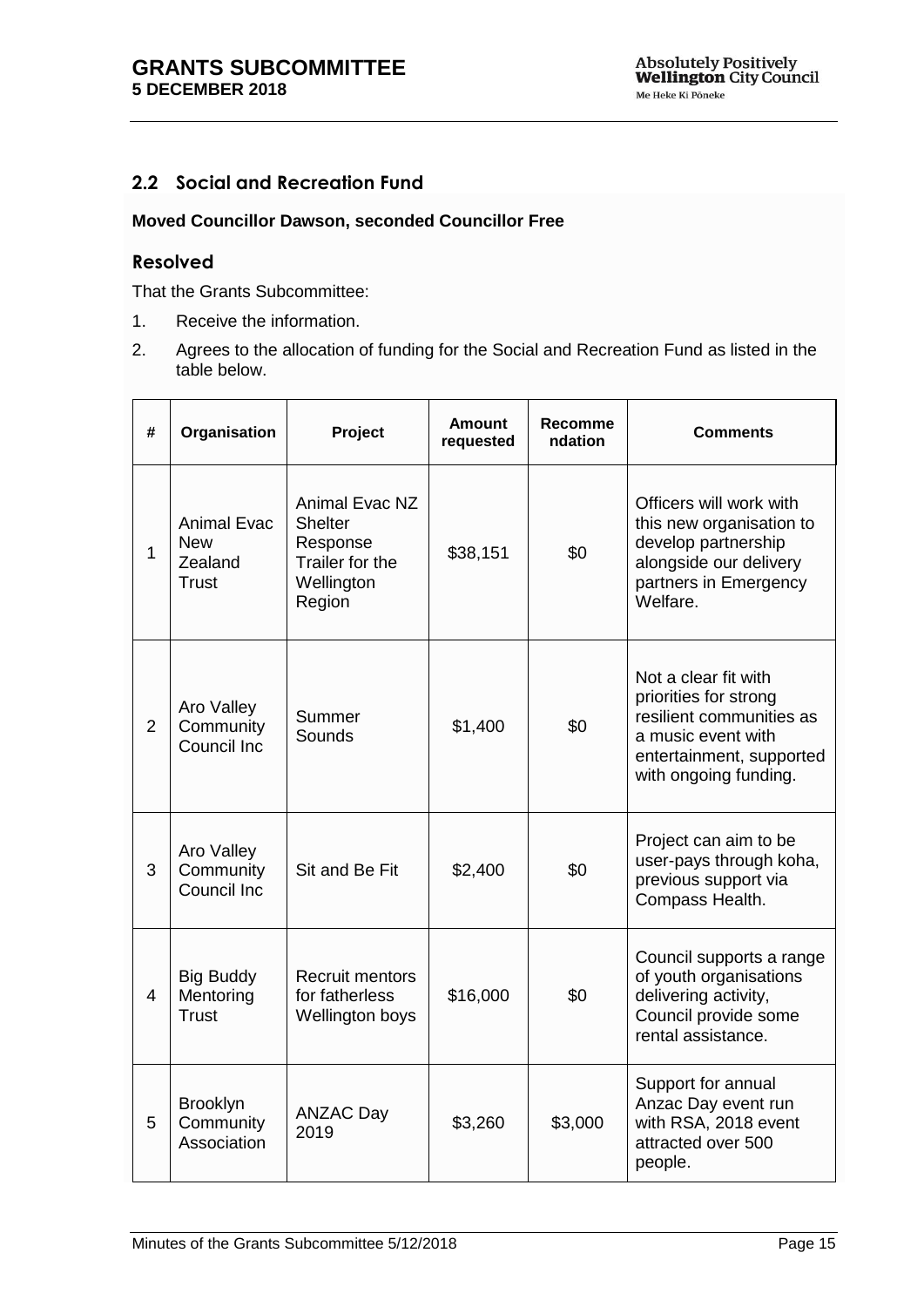| $6\phantom{1}$ | Collaborate<br>Aotearoa                                | Collaborating<br>against<br>loneliness                                 | \$9,915  | \$8,000  | Support for new<br>approach to matching<br>volunteers with projects,<br>targeting activity to<br>address loneliness and<br>mental health priorities.                                                                      |
|----------------|--------------------------------------------------------|------------------------------------------------------------------------|----------|----------|---------------------------------------------------------------------------------------------------------------------------------------------------------------------------------------------------------------------------|
| $\overline{7}$ | Community<br>Housing<br>Aotearoa                       | Community<br>Housing<br>Aotearoa<br>Conference<br>2019                 | \$27,015 | \$0      | Conferences are not a<br>good fit with community<br>funding, can be user or<br>membership-pays.                                                                                                                           |
| 8              | Downtown<br>Community<br>Ministry<br>Wellington<br>Inc | Provision of<br>Meaningful<br>Activity at<br>DCM's Te Hāpai<br>Service | \$50,000 | \$27,500 | Support for Te Hāpai<br>drop in activities<br>including: hospitality,<br>computer access, life<br>skills advice, classes -<br>support through<br><b>Meaningful Activity</b><br>funding.                                   |
| 9              | Glenside<br>Progressive<br>Association<br><b>Inc</b>   | General<br>Operations                                                  | \$750    | \$750    | Operational support for<br>local residents<br>association                                                                                                                                                                 |
| 10             | <b>Island Bay</b><br>Presbyterian<br>Church            | Berhampore<br>Community<br>Enhancement<br>Project                      | \$5,800  | \$800    | Community neighbours<br>events, working with<br><b>Grenville Apartment</b><br>tenants                                                                                                                                     |
| 11             | <b>Kidz Need</b><br>Dadz<br>Wellington                 | Young Father<br>Education<br>Meetings                                  | \$550    | \$0      | Lower priority given<br>existing support in place<br>for youth sector<br>organisations.                                                                                                                                   |
| 12             | Menzshed<br>Tawa Inc                                   | <b>Build Work</b><br><b>Benches</b>                                    | \$4,614  | \$2,300  | Support for materials for<br>building workbenches for<br>new Tawa based shed.                                                                                                                                             |
| 13             | Mokai<br>Kainga<br>Maori Centre                        | Mokai Kainga<br>Operation                                              | \$46,000 | \$0      | Organisation has not<br>reported on previous<br>funding in 2017/18 which<br>was based on a review<br>of service. Can resubmit<br>in 2019 once Officers<br>have a better<br>understanding of what<br>has been implemented. |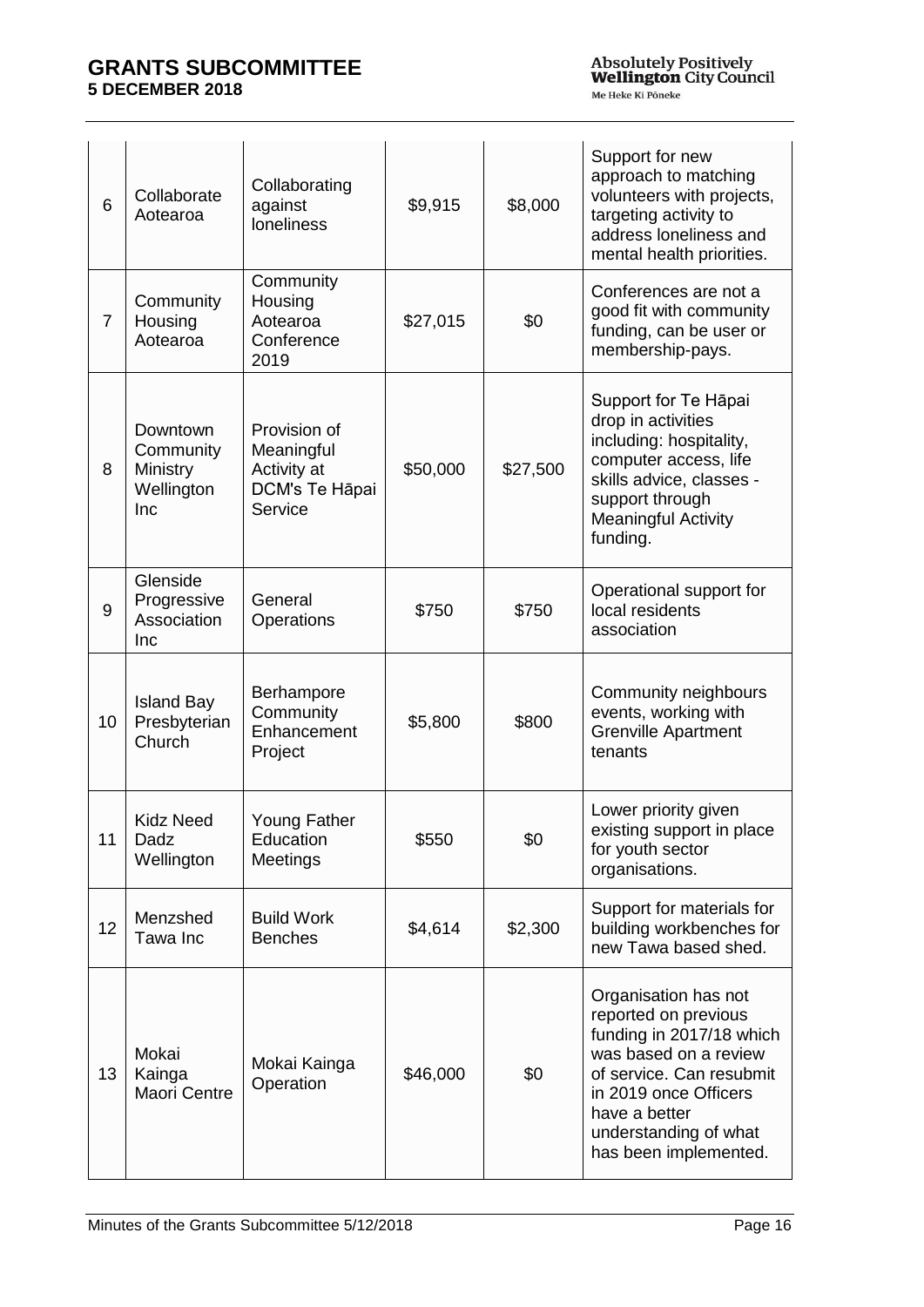| 14 | <b>Newtown</b><br><b>Budgeting</b><br>and<br>Advocacy<br>Service    | <b>Social Services</b><br>and Budgeting<br>Wrap-Around<br>support for<br>people at risk -<br>Greater<br>Wellington<br>Region<br>Approach | \$28,910 | \$0     | Regional project, building<br>support regionally, can<br>look at applying in 2019<br>once other support and<br>partnerships are in place.  |
|----|---------------------------------------------------------------------|------------------------------------------------------------------------------------------------------------------------------------------|----------|---------|--------------------------------------------------------------------------------------------------------------------------------------------|
| 15 | <b>Newtown</b><br><b>Residents</b><br>Association<br>Inc            | Newtown<br>Neighbours'<br>Night                                                                                                          | \$600    | \$600   | Community neighbours<br>event                                                                                                              |
| 16 | <b>New</b><br><b>Zealand Red</b><br>Cross                           | <b>World Refugee</b><br>Day 2019                                                                                                         | \$9,000  | \$0     | Event is in June 2019,<br>organisation is supported<br>to do this work, and<br>Officers will work with<br>organisation and local<br>NGO's. |
| 17 | <b>Ngaio</b><br>Crofton<br>Downs<br><b>Residents</b><br>Association | <b>Ngaio</b><br>Community<br>Picnic 2019                                                                                                 | \$500    | \$500   | Community neighbours<br>event                                                                                                              |
| 18 | <b>Ngaio</b><br>Crofton<br>Downs<br><b>Residents</b><br>Association | <b>NCDRA</b><br>operational<br>funding                                                                                                   | \$1,000  | \$1,000 | Operational support for<br>local residents<br>association                                                                                  |
| 19 | Ngaio Play<br>centre                                                | <b>Crofton Downs</b><br><b>Community Day</b><br>2019                                                                                     | \$620    | \$430   | Community neighbours<br>event                                                                                                              |
| 20 | Parkinson's<br><b>New</b><br>Zealand                                | Wellington's<br>Parkinson's<br>Community<br>Educator<br>Service 2019                                                                     | \$18,854 | \$0     | Not a close fit with<br>priority areas, delivering<br>to health outcomes.                                                                  |
| 21 | Perinatal<br>Anxiety and<br>Depression<br>Aotearoa<br>(PADA)        | Perinatal<br>Awareness<br><b>Week 2019</b>                                                                                               | \$4,926  | \$0     | Not a close fit with<br>priority areas, delivering<br>to health outcomes.                                                                  |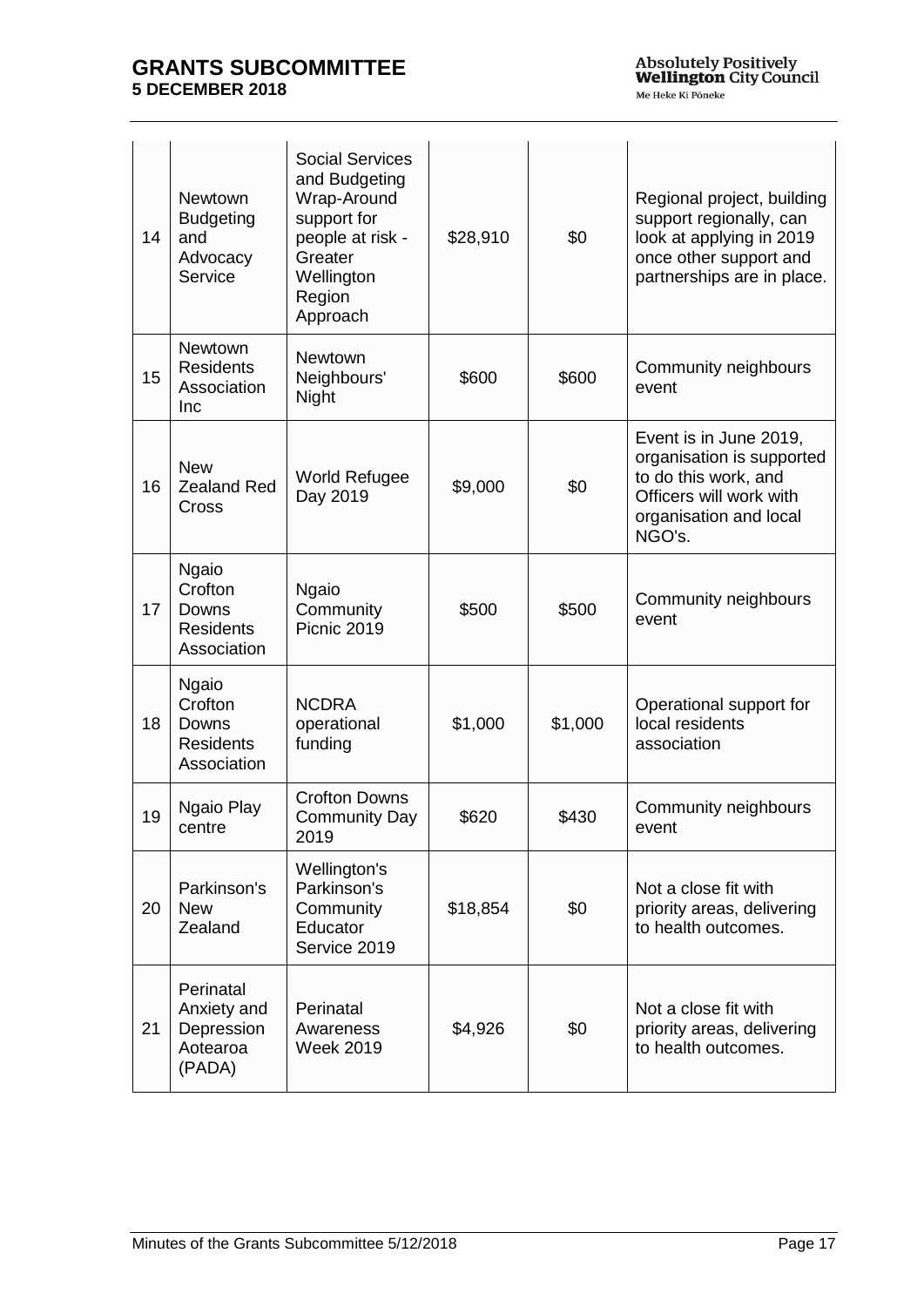| 22 | Regenerate<br>Magazine                                                                                         | Regenerate<br>Magazine<br>(Providing<br>Wraparound<br>Support)                                   | \$33,550 | \$16,550 | Support the scope of<br>creating pathways to<br>positive outcomes and<br>also considers<br>wraparound support.<br>Team building and<br>training important for<br>sellers to be successful<br>on the streets by being<br>responsible vendors |
|----|----------------------------------------------------------------------------------------------------------------|--------------------------------------------------------------------------------------------------|----------|----------|---------------------------------------------------------------------------------------------------------------------------------------------------------------------------------------------------------------------------------------------|
| 23 | Revo Tour<br>Trust                                                                                             | <b>Revolution Tour</b><br>Wellington                                                             | \$15,000 | \$0      | Not a close fit with<br>priority areas, existing<br>support in place for youth<br>development<br>organisations and<br>community events.                                                                                                     |
| 24 | Strathmore<br>Park<br>Progressive<br>&<br>Beautifying<br>Association<br>(Inc)                                  | <b>Strathmore Park</b><br>Progressive &<br>Beautifying<br>Association<br>Operational<br>Funding. | \$500    | \$500    | Operational support for<br>local association                                                                                                                                                                                                |
| 25 | Tawa<br>Leisure<br><b>Marchers</b>                                                                             | Support for<br><b>Tawa Leisure</b><br><b>Marchers</b>                                            | \$3,000  | \$1,000  | Contribution to<br>operational expenses for<br>project for seniors in<br>Tawa                                                                                                                                                               |
| 26 | The Anglican<br>Church in<br>Aotearoa,<br><b>New</b><br>Zealand and<br>Polynesia -<br>Diocese of<br>Wellington | A Homeshare<br>Scheme for<br>Wellington                                                          | \$7,550  | \$0      | Officers will discuss<br>partnership opportunities<br>for 2019.                                                                                                                                                                             |
| 27 | The Family<br>Space<br>Charitable<br><b>Trust</b>                                                              | Neighbours Day<br>Get-Together                                                                   | \$500    | \$0      | We support Community<br>Centre who put on<br>neighbours events                                                                                                                                                                              |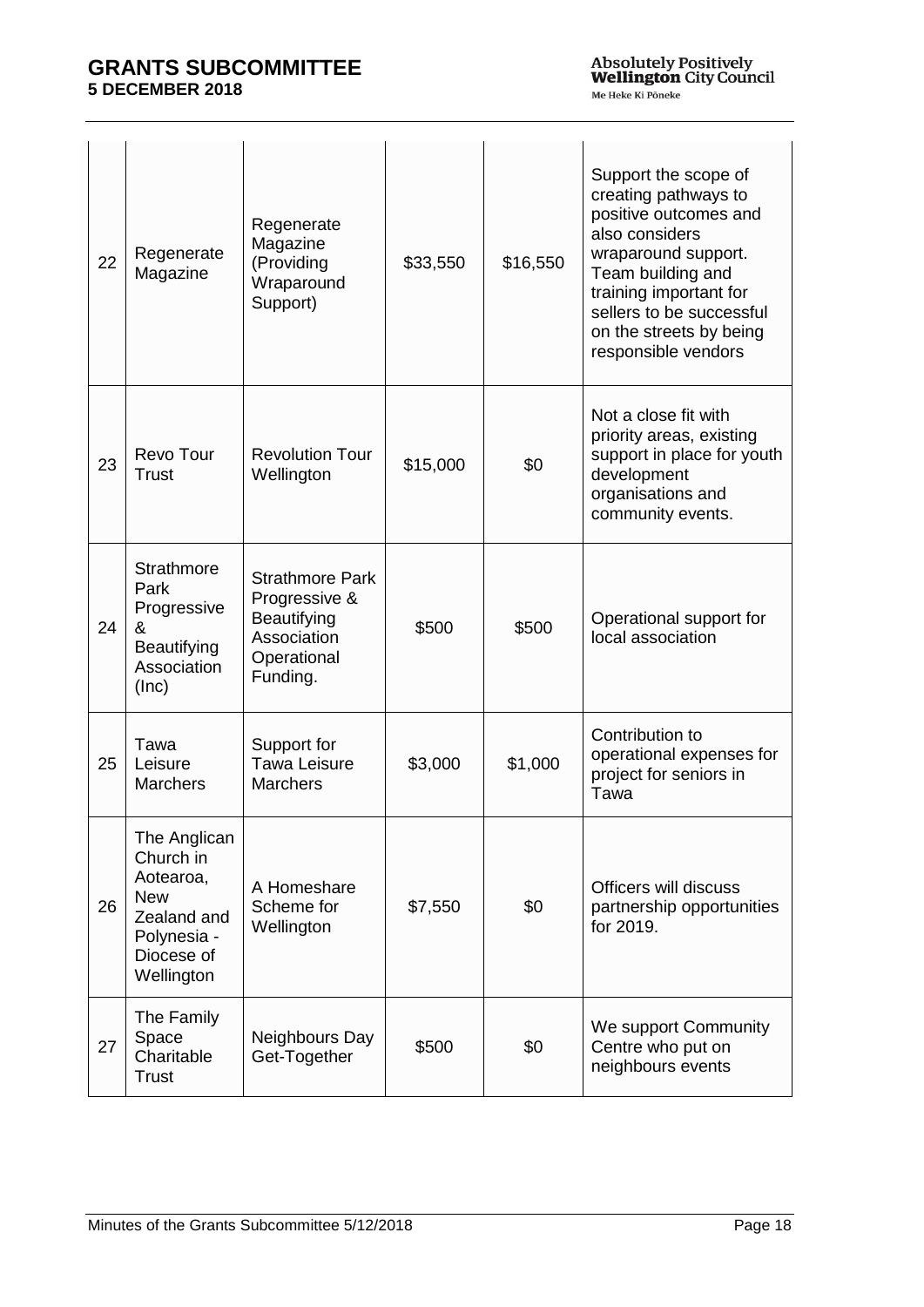| 28 | The House<br>of Grace<br><b>Trust</b>                                        | Support for<br>home for<br>pregnant teens,<br>including<br>wellington staff<br>wages                  | \$12,000 | \$0 | Not a close fit with<br>priority areas, not<br>recommended for<br>support.                                                                    |
|----|------------------------------------------------------------------------------|-------------------------------------------------------------------------------------------------------|----------|-----|-----------------------------------------------------------------------------------------------------------------------------------------------|
| 29 | The<br>Wellington<br><b>City Mission</b><br>(Anglican)<br><b>Trust Board</b> | <b>Wellington City</b><br>Mission<br>Neighbours Day<br>Celebration<br>2019                            | \$700    | \$0 | <b>City Mission have</b><br>ongoing WCC support,<br>as do local Newtown<br>organisations.                                                     |
| 30 | ThroughBlue                                                                  | ThroughBlue<br>Support and<br>Education<br>Programme for<br>Women with<br>experience of<br>Depression | \$5,919  | \$0 | Not a close fit with<br>priority areas, delivering<br>to health outcomes.                                                                     |
| 31 | Vogelmorn<br>Community<br>Group<br>Charitable<br><b>Trust</b>                | Community<br><b>Dinners</b>                                                                           | \$8,700  | \$0 | Monthly community<br>dinners, not a priority for<br>support, given demand<br>on available funding,<br>majority of expenses co-<br>ordination. |
| 32 | Wellington<br>Down<br>Syndrome<br>Social Club                                | Wellington<br>Down<br>Syndrome<br>Social Club<br><b>Annual Camp</b><br>2019                           | \$2,500  | \$0 | Can seek support<br>through Joe Aspell Trust<br>in December, would be a<br>good fit with this trust.                                          |
| 33 | Wellington<br><b>Hospitals</b><br>Foundation                                 | Volunteer<br>Coordinator                                                                              | \$12,000 | \$0 | Not a close fit with<br>priority areas, delivering<br>to health outcomes.                                                                     |
| 34 | Wellington<br>Riding for<br>the Disabled<br>Association<br>Inc.              | <b>RDA</b><br>Programme                                                                               | \$8,460  | \$0 | Not a close fit with<br>priority areas, project is<br>based outside<br>Wellington.                                                            |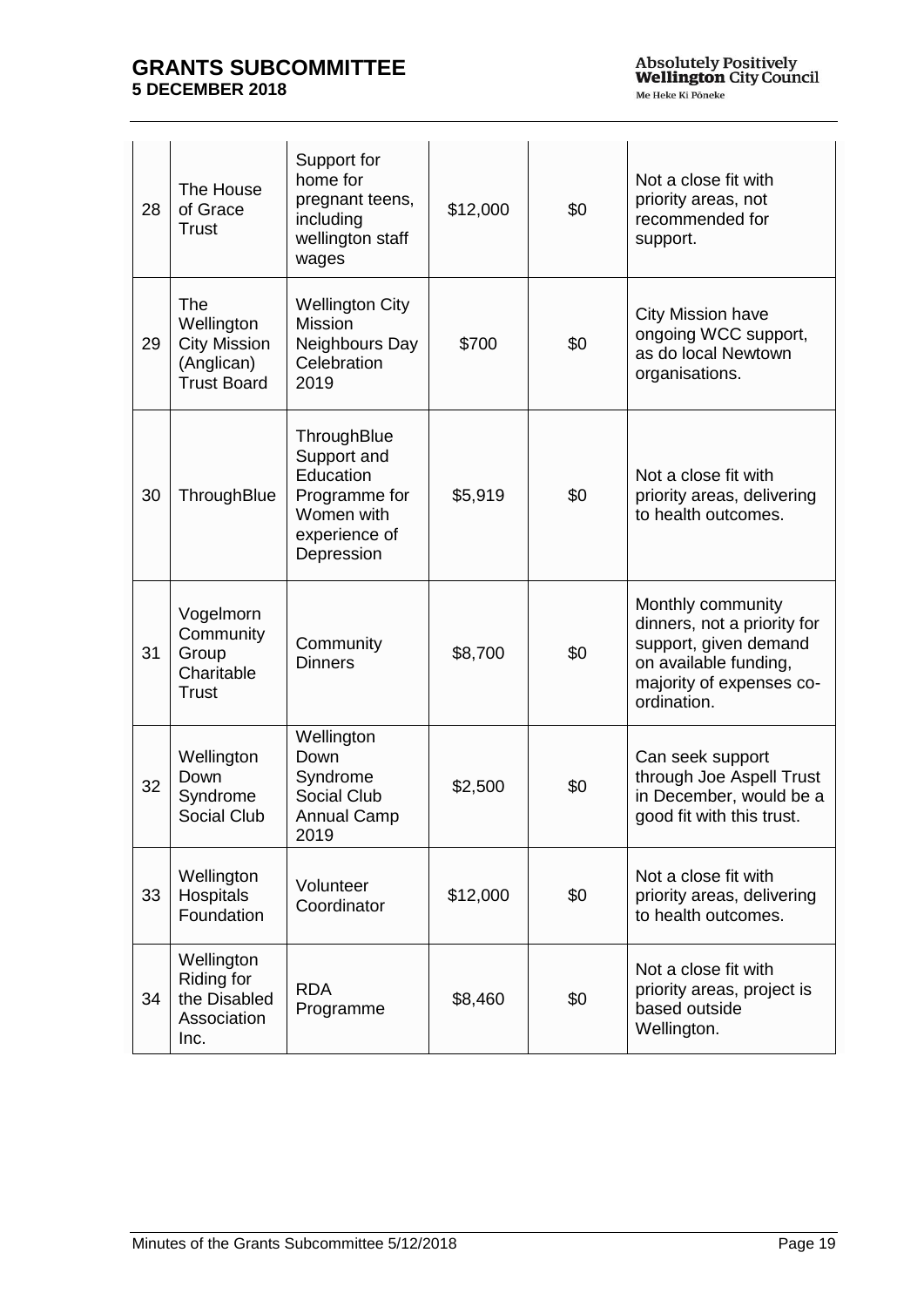| 35 | Yoga<br>Rhapsody<br>Limited             | Music,<br>mindfulness and<br>haircuts at the<br>Soup Kitchen                              | \$3,600  | \$3,600  | Providing positive<br>activities, focus on<br>raising self-esteem for<br>Soup Kitchen clients,<br>support through<br><b>Meaningful Activity</b><br>funding.                                                                                                                           |
|----|-----------------------------------------|-------------------------------------------------------------------------------------------|----------|----------|---------------------------------------------------------------------------------------------------------------------------------------------------------------------------------------------------------------------------------------------------------------------------------------|
| 36 | Youthline<br>Wellington<br>Incorporated | Youthline<br>Wellington<br>Salaries &<br>Youthline's<br>Ongoing<br>Education<br>Programme | \$30,000 | \$30,000 | Good fit with community<br>safety and wellbeing,<br>Child and youth friendly<br>priorities, support for<br>Youthline, delivering<br>important services for<br>young people providing<br>Education Visits, ongoing<br>education for the sector<br>and youth development<br>programmes. |

**Total \$96,530**

## **Carried**

# <span id="page-19-0"></span>**2.3 Social and Recreation Fund - Multi Year Contract Funding**

## **Moved Councillor Dawson, seconded Councillor Day**

## **Resolved**

That the Grants Subcommittee:

- 1. Receives the information.
- 2. Agrees to the allocation of a 3-year contract of \$476,000 per annum to Downtown Community Ministry Wellington Inc (DCM).
- 3. Recommend to the City Strategy Committee that it approves the allocation of 3 year grant contract funding for Downtown Community Ministry Wellington Inc., that being the allocation of greater than \$100,000.
- 4. Request officers to investigate partnership opportunities with Ngati Kāhungunu Ki Pōneke Community Services Inc (NKKPCS) that would support the work they deliver in Wellington.

## **Carried**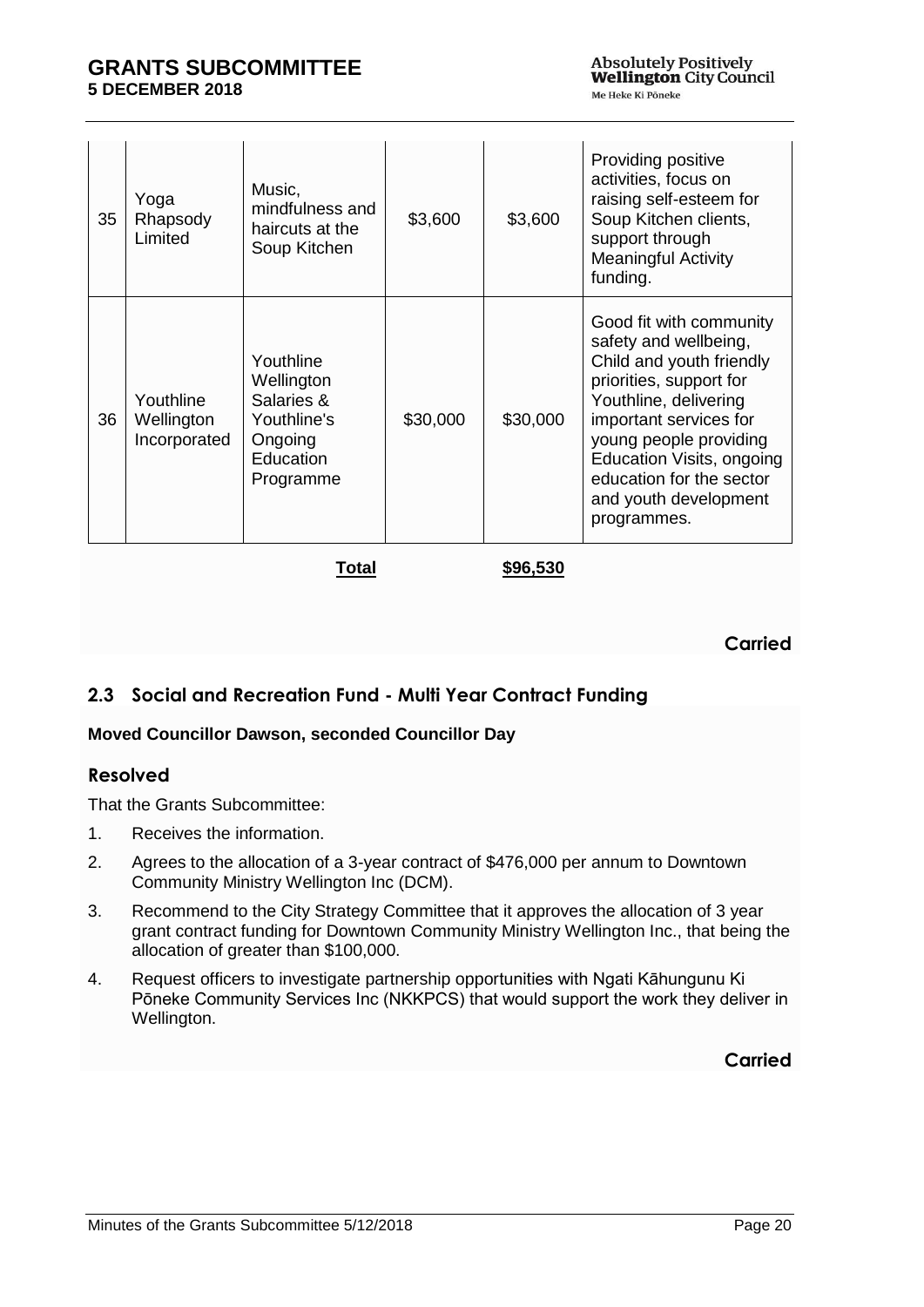# <span id="page-20-0"></span>**2.4 Natural Environment Fund**

### **Moved Councillor Gilberd, seconded Councillor Free**

## **Recommendation/s**

That the Grants Subcommittee:

- 1. Receives the information.
- 2. Agrees to the allocation of funding from the Natural Environment Fund as listed in the table below.

| #              | Organisation                                                                                                                               | Project                                                     | <b>Total</b><br>Project<br>Cost | Recom<br>mended | Comments                                                                                                                                                                                                                            |
|----------------|--------------------------------------------------------------------------------------------------------------------------------------------|-------------------------------------------------------------|---------------------------------|-----------------|-------------------------------------------------------------------------------------------------------------------------------------------------------------------------------------------------------------------------------------|
| $\mathbf{1}$   | Conservation<br>Volunteers<br>New Zealand                                                                                                  | Supporting<br>our grassroots<br>conservation<br>community   | \$10,000                        | \$4,500         | Contribution to community<br>volunteering projects, in<br>partnership with local groups<br>- specifically supporting<br>Makara Peak Volunteers with<br>Zac's Track as well as<br>community groups in<br>Northern suburban reserves. |
| $\overline{2}$ | Crofton<br>Downs<br>Community<br><b>Myrtle Rust</b><br>Programme-<br>under<br>Wellington<br><b>Natural</b><br>Heritage<br><b>Trust Inc</b> | Community<br>Myrtle Rust<br>Programme                       | \$5,000                         | \$1,500         | Contribution to community<br>workshops and engagement<br>around Myrtle rust.                                                                                                                                                        |
| 3              | Cross<br>Country<br><b>Vehicle Club</b><br>Wellington<br>Incorporated                                                                      | Te Kopahou<br>Reserve -<br>Volunteer<br><b>Pest Control</b> | \$9,988                         | \$0             | Officers are working with the<br>club, Capital Kiwi and GW<br>Council on an MOU through<br>which this activity may be<br>supported via operational<br>Council budgets.                                                              |
| $\overline{4}$ | EcoGecko<br><b>Consultants</b><br>Ltd                                                                                                      | Engaging<br>Rangatahi<br>Through<br>Lizard<br>Conservation  | \$6,500                         | \$5,000         | Support for lizard<br>conservation efforts in<br>Wellington, support for<br>community groups to access<br>their service to set up a<br>monitoring programme.                                                                        |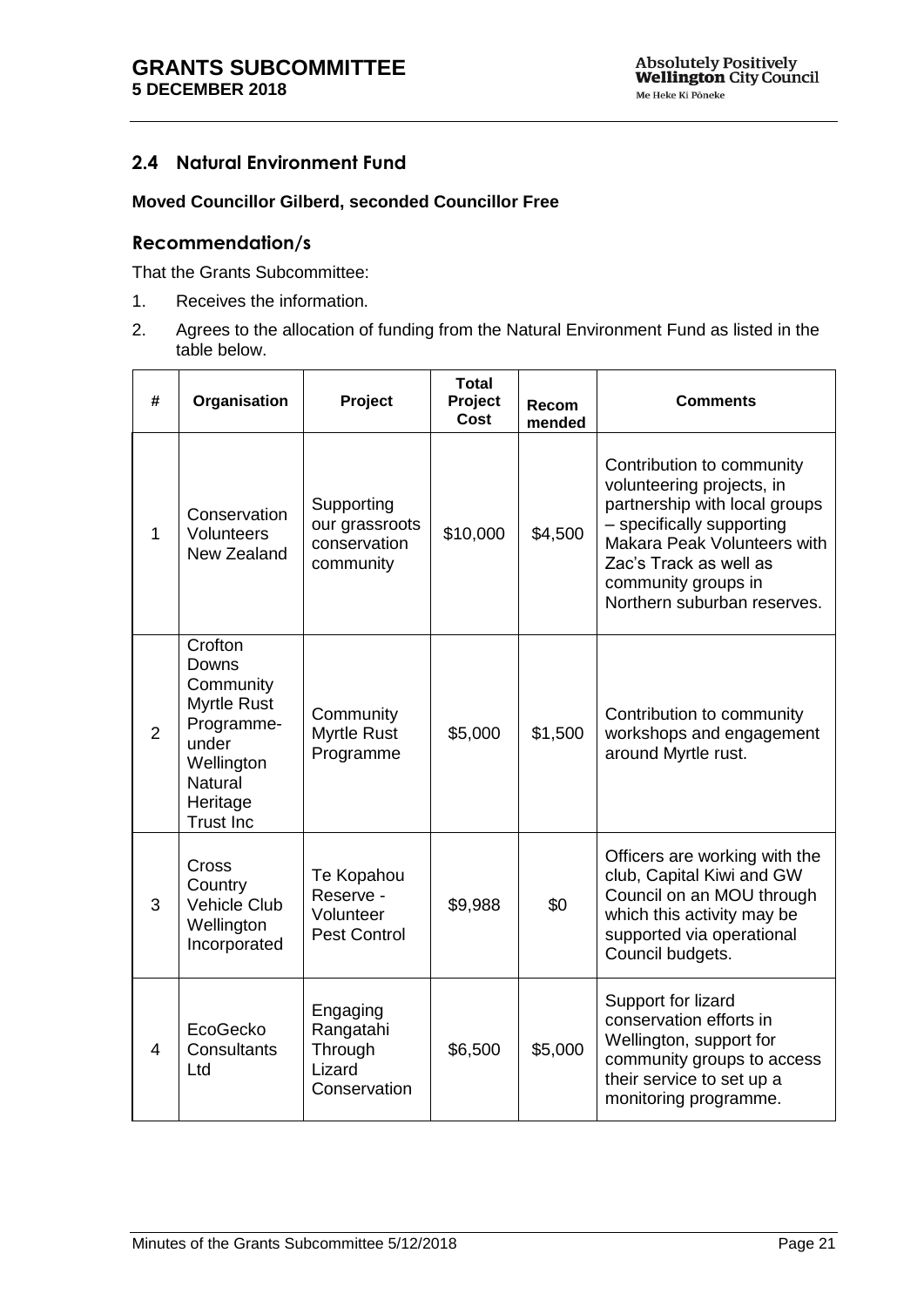| 5  | Friends of<br><b>Tawa Bush</b><br>Reserves Inc                                          | Native plant<br>revegetation<br>and pest<br>control of<br>parts of<br>Woodburn<br>Reserve,<br>Tawa | \$8,100  | \$3,500 | Support for the group to set<br>up a community nursery,<br>additional traps and plants<br>can be provided through<br>Council operational budgets,<br>with the group reapplying in<br>2019/20 for further support.                                                                            |
|----|-----------------------------------------------------------------------------------------|----------------------------------------------------------------------------------------------------|----------|---------|----------------------------------------------------------------------------------------------------------------------------------------------------------------------------------------------------------------------------------------------------------------------------------------------|
| 6  | <b>Ghost Fishing</b><br>NZ - under<br>New Zealand<br>Underwater<br>Association          | <b>Ghost Fishing</b><br>regular<br>underwater<br>and coastal<br>clean-up<br>events                 | \$5,000  | \$1,500 | Support for active volunteer<br>group towards Health and<br>Safety equipment.                                                                                                                                                                                                                |
| 7  | iDetect-IT Itd                                                                          | Gridi Camera<br><b>Trapping Trial</b>                                                              | \$4,169  | \$1,259 | An innovative approach to<br>supporting both backyard<br>and reserve trapping groups.<br>Low cost predator detection.                                                                                                                                                                        |
| 8  | Makara Peak<br>Mountain<br><b>Bike Park</b><br><b>Supporters</b><br>Inc                 | Zac's Track<br>planting                                                                            | \$8,110  | \$2,500 | Contributions to costs of<br>preparing hard to access<br>sites for planting using<br>contractors and they work<br>with Conservation Volunteers<br>NZ to plant the site.                                                                                                                      |
| 9  | Owhiro Bay<br>Learning<br>Community<br>Stream<br>Project- under<br>Owhiro Bay<br>School | Owhiro Bay<br>Learning<br>Community<br><b>Stream</b><br>Project                                    | \$3,805  | \$804   | Owhiro Bay school has<br>demonstrated excellent<br>guardianship of their local<br>stream in partnership with<br>Friends of Owhiro Stream.<br>This funding will continue to<br>allow the school and the<br>local kids to connect with<br>nature and learn about taking<br>care of the stream. |
| 10 | Papa Taiao -<br>Earthcare Ltd                                                           | <b>Predator Free</b><br>School<br>Leadership<br>Programme                                          | \$56,300 | \$4,500 | Papa Taiao work<br>collaboratively with schools<br>to deliver an enterprise<br>programme in Wellington<br>Schools, work closely with<br>Council rangers, urban<br>ecology and community<br>partnerships teams.                                                                               |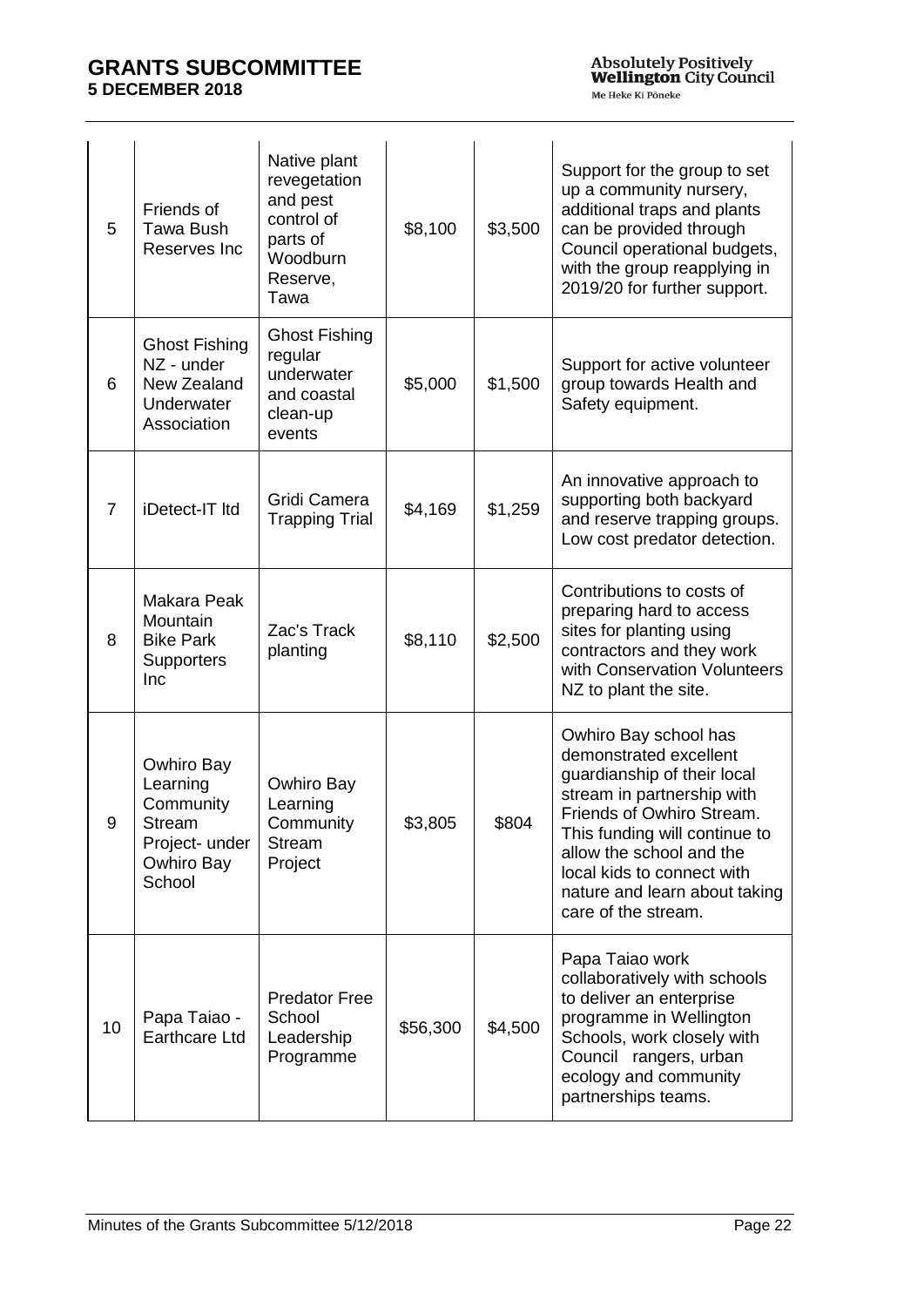| 11 | Polhill<br>Protectors-<br>under<br>Wellington<br>Mountain<br><b>Bike Club Inc</b>                    | <b>Polhill Weed</b><br>Control                    | \$10,000  | \$7,000         | Additional weed control in<br>Polhill would have very good<br>outcomes. This proposal is<br>for bulk of the spray work to<br>be done by approved<br>contractors with some<br>ongoing work by the<br>volunteers where this is safe<br>and practical. |
|----|------------------------------------------------------------------------------------------------------|---------------------------------------------------|-----------|-----------------|-----------------------------------------------------------------------------------------------------------------------------------------------------------------------------------------------------------------------------------------------------|
| 12 | <b>Royal Forest</b><br><b>And Bird</b><br>Protection<br>Society<br>Wellington                        | <b>Native Plant</b><br>Restoration<br>group       | \$4,796   | \$2,241         | Support for nursery providing<br>thousands of plants to our<br>city's restoration initiatives<br>supporting dozens of<br>plantings across the city and<br>building capacity in eco-<br>sourcing, germination and<br>propagation of our local flora. |
| 13 | <b>Royal Forest</b><br>And Bird<br>Protection<br>Society<br>Wellington                               | <b>Tanera Gully</b><br>Restoration<br>Project     | \$10,000  | \$7,000         | Tanera Gully is in the<br>process of being transformed<br>by members of the local<br>community, support for weed<br>removal and enabling native<br>planting.                                                                                        |
| 14 | The Royal<br>Forest and<br><b>Bird</b><br>Protection<br>Society of<br>New Zealand<br>Inc             | Be With A<br><b>Tree</b>                          | \$5,900   | \$0             | Lower priority given available<br>funding, requested support<br>for marketing and promotion,<br>other projects with a closer fit<br>to fund priorities.                                                                                             |
| 15 | Traplordz-<br>under Royal<br><b>Forest And</b><br><b>Bird</b><br>Protection<br>Society<br>Wellington | Traplordz<br>Microline                            | \$3,100   | \$0             | Officers will work with<br>Traplordz to identify inner<br>city areas that need trapping<br>and put in place MOU,<br>project can be supported<br>through operational budgets.                                                                        |
| 16 | Wild Aro- Aro<br>Valley<br>Community<br>Council Inc                                                  | <b>Wild Aro</b><br>Spring &<br>Summer<br>Campaign | \$2,134   | \$610           | Officers will work with group<br>to support the group to<br>connect with trapping groups<br>in the area.                                                                                                                                            |
|    |                                                                                                      | <b>Totals</b>                                     | \$152,902 | <u>\$41,914</u> |                                                                                                                                                                                                                                                     |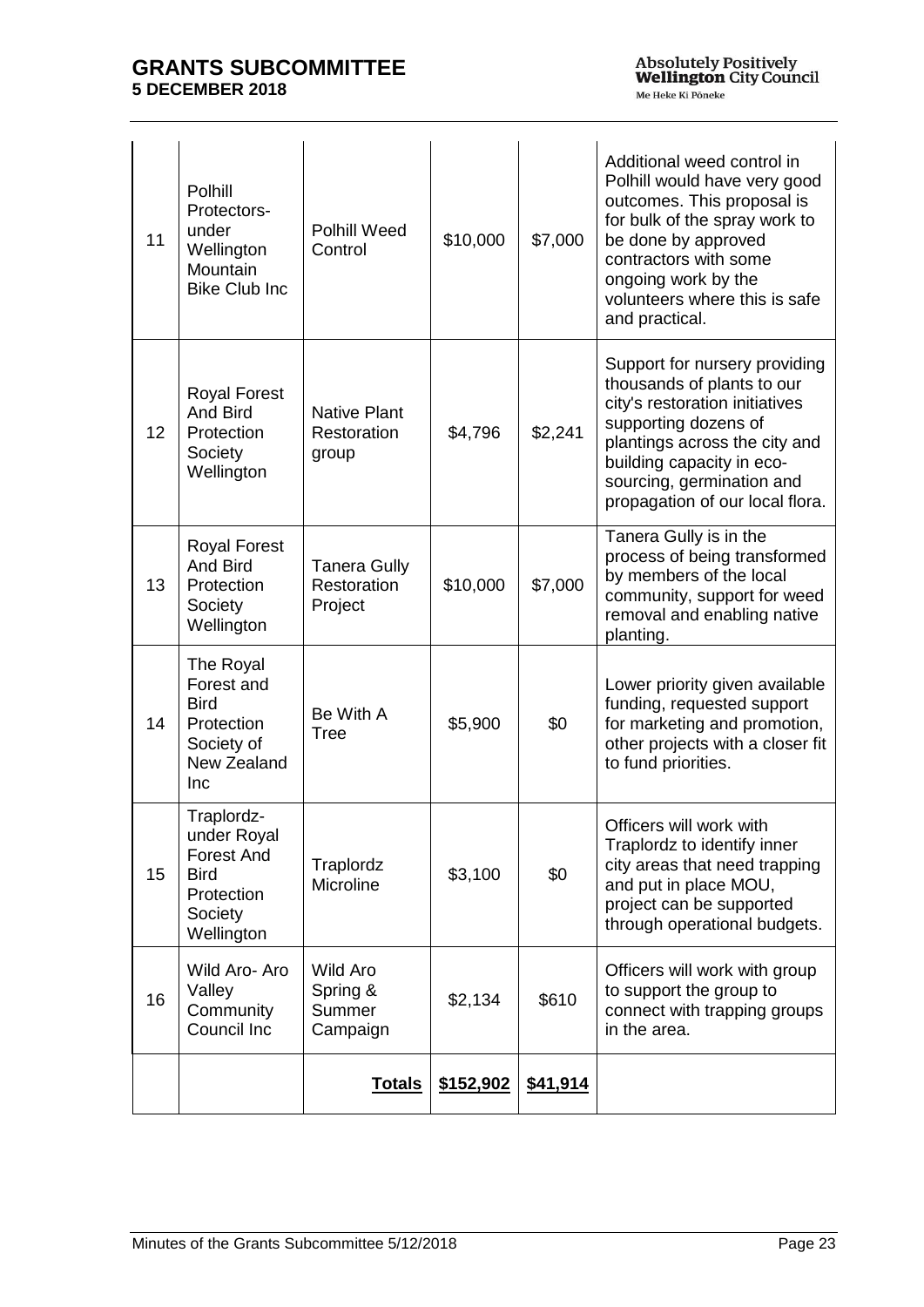#### **Moved Mayor Lester, seconded Councillor Day the following amendment**

#### **Resolved**

That the Grants Subcommittee:

- 3. Acknowledges that application 6 from Ghost Fishing NZ has significant benefits that relate to the Social and Recreation Fund.
- 4. Agrees to the allocation of \$3,500 from the Social and Recreation Fund to Ghost Fishing NZ.
- 5. Notes that officers will work with Ghost Fishing NZ to agree on outcomes relating to the Social and Recreation Fund.
- 6. Invites Ghost Fishing NZ to present to a future meeting of the Grants subcommittee.

#### **Carried**

#### **Moved Councillor Gilberd, seconded Councillor Day the following substantive motion**

#### **Resolved**

That the Grants Subcommittee:

- 1. Receives the information.
- 2. Agrees to the allocation of funding from the Natural Environment Fund as listed in the table below.
- 3. Acknowledges that application 6 from Ghost Fishing NZ has significant benefits that relate to the Social and Recreation Fund.
- 4. Agrees to the allocation of \$3,500 from the Social and Recreation Fund to Ghost Fishing NZ.
- 5. Notes that officers will work with Ghost Fishing NZ to agree on outcomes relating to the Social and Recreation Fund.
- 6. Invites Ghost Fishing NZ to present to a future meeting of the Grants subcommittee.

| # | Organisation                                     | Project                                                   | <b>Total</b><br>Project<br>Cost | Recom<br>mended | <b>Comments</b>                                                                                                                                                                                                                     |
|---|--------------------------------------------------|-----------------------------------------------------------|---------------------------------|-----------------|-------------------------------------------------------------------------------------------------------------------------------------------------------------------------------------------------------------------------------------|
|   | Conservation<br><b>Volunteers</b><br>New Zealand | Supporting<br>our grassroots<br>conservation<br>community | \$10,000                        | \$4,500         | Contribution to community<br>volunteering projects, in<br>partnership with local groups<br>- specifically supporting<br>Makara Peak Volunteers with<br>Zac's Track as well as<br>community groups in<br>Northern suburban reserves. |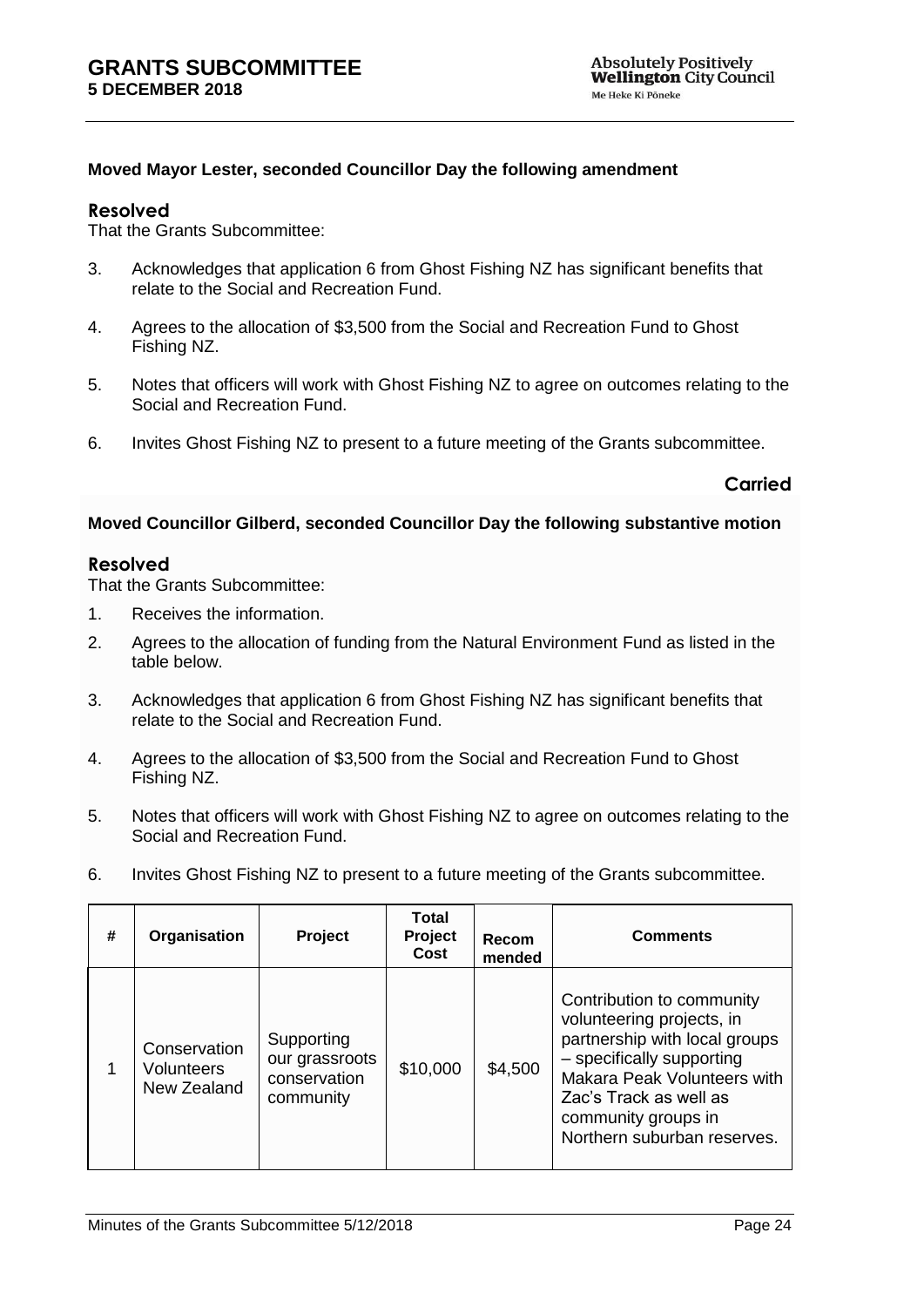| $\overline{2}$ | Crofton<br>Downs<br>Community<br><b>Myrtle Rust</b><br>Programme-<br>under<br>Wellington<br><b>Natural</b><br>Heritage<br><b>Trust Inc</b> | Community<br>Myrtle Rust<br>Programme                                                              | \$5,000 | \$1,500 | Contribution to community<br>workshops and engagement<br>around Myrtle rust.                                                                                                                                      |
|----------------|--------------------------------------------------------------------------------------------------------------------------------------------|----------------------------------------------------------------------------------------------------|---------|---------|-------------------------------------------------------------------------------------------------------------------------------------------------------------------------------------------------------------------|
| 3              | Cross<br>Country<br><b>Vehicle Club</b><br>Wellington<br>Incorporated                                                                      | Te Kopahou<br>Reserve -<br>Volunteer<br><b>Pest Control</b>                                        | \$9,988 | \$0     | Officers are working with the<br>club, Capital Kiwi and GW<br>Council on an MOU through<br>which this activity may be<br>supported via operational<br>Council budgets.                                            |
| 4              | EcoGecko<br>Consultants<br>Ltd                                                                                                             | Engaging<br>Rangatahi<br>Through<br>Lizard<br>Conservation                                         | \$6,500 | \$5,000 | Support for lizard<br>conservation efforts in<br>Wellington, support for<br>community groups to access<br>their service to set up a<br>monitoring programme.                                                      |
| 5              | Friends of<br><b>Tawa Bush</b><br>Reserves Inc                                                                                             | Native plant<br>revegetation<br>and pest<br>control of<br>parts of<br>Woodburn<br>Reserve,<br>Tawa | \$8,100 | \$3,500 | Support for the group to set<br>up a community nursery,<br>additional traps and plants<br>can be provided through<br>Council operational budgets,<br>with the group reapplying in<br>2019/20 for further support. |
| 6              | <b>Ghost Fishing</b><br>NZ - under<br>New Zealand<br>Underwater<br>Association                                                             | <b>Ghost Fishing</b><br>regular<br>underwater<br>and coastal<br>clean-up<br>events                 | \$5,000 | \$1,500 | Support for active volunteer<br>group towards Health and<br>Safety equipment.                                                                                                                                     |
| $\overline{7}$ | iDetect-IT Itd                                                                                                                             | Gridi Camera<br><b>Trapping Trial</b>                                                              | \$4,169 | \$1,259 | An innovative approach to<br>supporting both backyard<br>and reserve trapping groups.<br>Low cost predator detection.                                                                                             |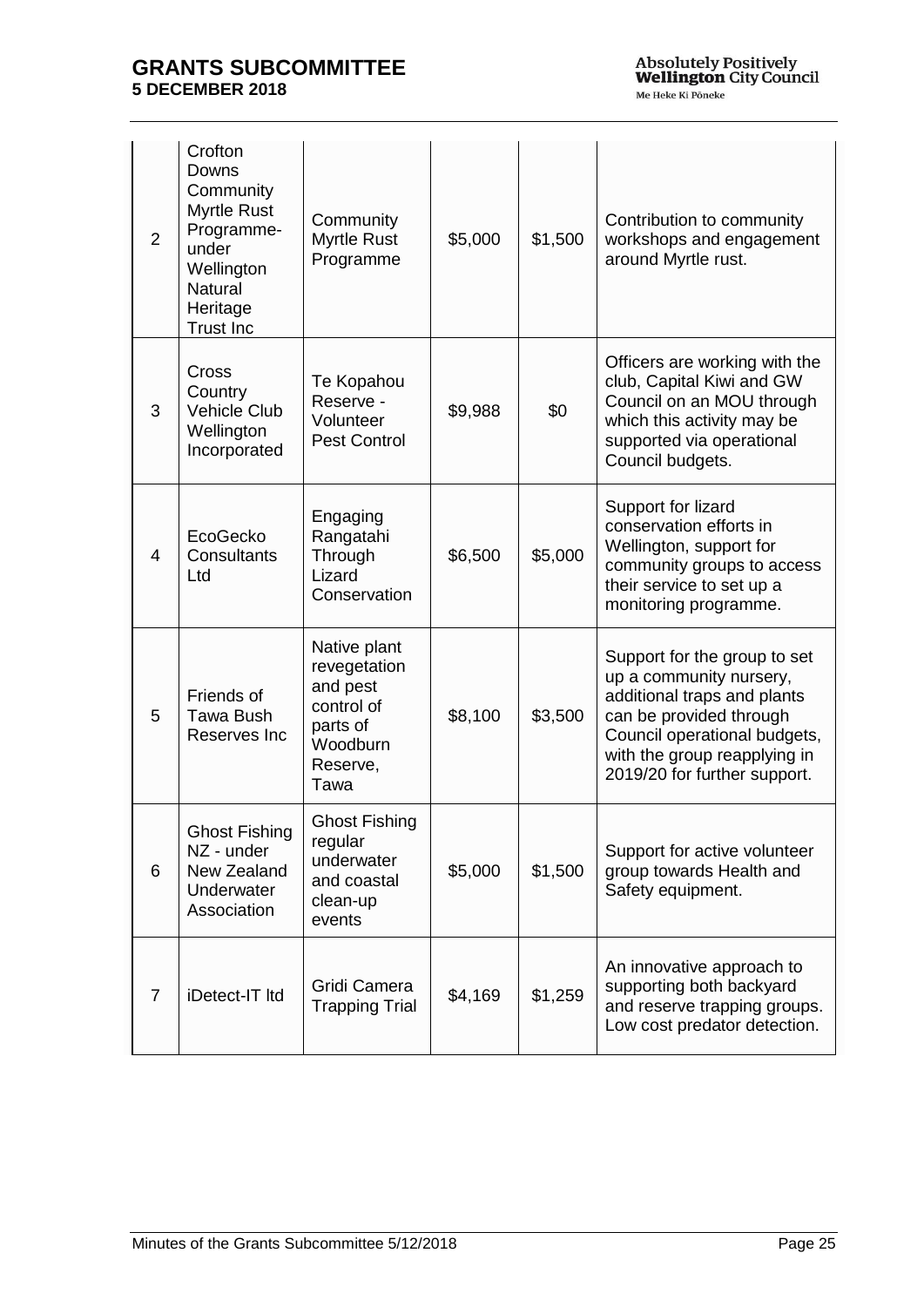| 8  | Makara Peak<br>Mountain<br><b>Bike Park</b><br><b>Supporters</b><br>Inc                        | Zac's Track<br>planting                                         | \$8,110  | \$2,500 | Contributions to costs of<br>preparing hard to access<br>sites for planting using<br>contractors and they work<br>with Conservation Volunteers<br>NZ to plant the site.                                                                                                                      |
|----|------------------------------------------------------------------------------------------------|-----------------------------------------------------------------|----------|---------|----------------------------------------------------------------------------------------------------------------------------------------------------------------------------------------------------------------------------------------------------------------------------------------------|
| 9  | Owhiro Bay<br>Learning<br>Community<br><b>Stream</b><br>Project- under<br>Owhiro Bay<br>School | Owhiro Bay<br>Learning<br>Community<br><b>Stream</b><br>Project | \$3,805  | \$804   | Owhiro Bay school has<br>demonstrated excellent<br>guardianship of their local<br>stream in partnership with<br>Friends of Owhiro Stream.<br>This funding will continue to<br>allow the school and the<br>local kids to connect with<br>nature and learn about taking<br>care of the stream. |
| 10 | Papa Taiao -<br><b>Earthcare Ltd</b>                                                           | <b>Predator Free</b><br>School<br>Leadership<br>Programme       | \$56,300 | \$4,500 | Papa Taiao work<br>collaboratively with schools<br>to deliver an enterprise<br>programme in Wellington<br>Schools, work closely with<br>Council rangers, urban<br>ecology and community<br>partnerships teams.                                                                               |
| 11 | Polhill<br>Protectors-<br>under<br>Wellington<br>Mountain<br><b>Bike Club Inc</b>              | <b>Polhill Weed</b><br>Control                                  | \$10,000 | \$7,000 | Additional weed control in<br>Polhill would have very good<br>outcomes. This proposal is<br>for bulk of the spray work to<br>be done by approved<br>contractors with some<br>ongoing work by the<br>volunteers where this is safe<br>and practical.                                          |
| 12 | <b>Royal Forest</b><br>And Bird<br>Protection<br>Society<br>Wellington                         | <b>Native Plant</b><br>Restoration<br>group                     | \$4,796  | \$2,241 | Support for nursery providing<br>thousands of plants to our<br>city's restoration initiatives<br>supporting dozens of<br>plantings across the city and<br>building capacity in eco-<br>sourcing, germination and<br>propagation of our local flora.                                          |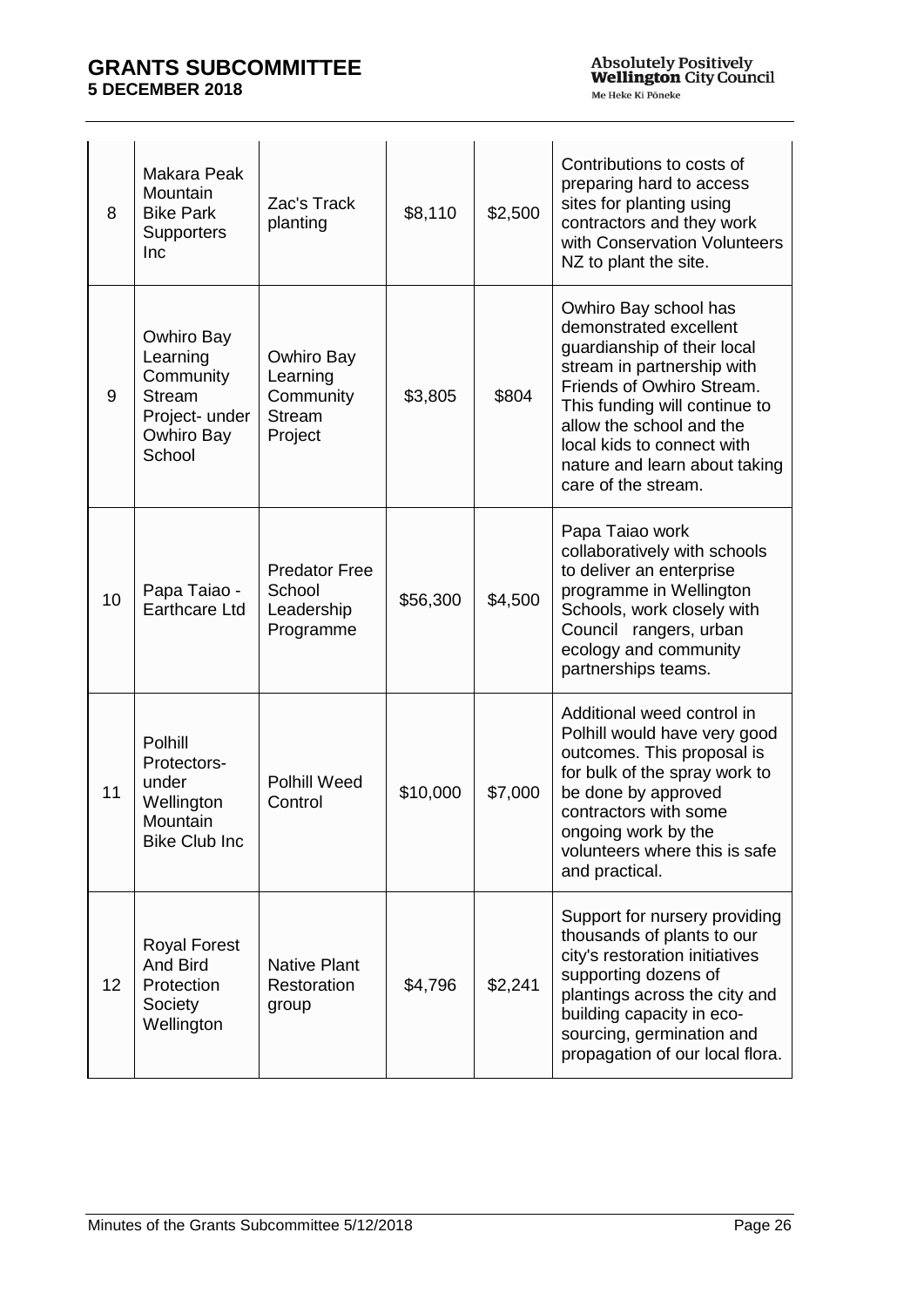| 13 | <b>Royal Forest</b><br>And Bird<br>Protection<br>Society<br>Wellington                               | <b>Tanera Gully</b><br>Restoration<br>Project | \$10,000  | \$7,000  | Tanera Gully is in the<br>process of being transformed<br>by members of the local<br>community, support for weed<br>removal and enabling native<br>planting.                 |
|----|------------------------------------------------------------------------------------------------------|-----------------------------------------------|-----------|----------|------------------------------------------------------------------------------------------------------------------------------------------------------------------------------|
| 14 | The Royal<br>Forest and<br><b>Bird</b><br>Protection<br>Society of<br>New Zealand<br>Inc.            | Be With A<br>Tree                             | \$5,900   | \$0      | Lower priority given available<br>funding, requested support<br>for marketing and promotion,<br>other projects with a closer fit<br>to fund priorities.                      |
| 15 | Traplordz-<br>under Royal<br><b>Forest And</b><br><b>Bird</b><br>Protection<br>Society<br>Wellington | Traplordz<br>Microline                        | \$3,100   | \$0      | Officers will work with<br>Traplordz to identify inner<br>city areas that need trapping<br>and put in place MOU,<br>project can be supported<br>through operational budgets. |
| 16 | Wild Aro-Aro<br>Valley<br>Community<br>Council Inc                                                   | Wild Aro<br>Spring &<br>Summer<br>Campaign    | \$2,134   | \$610    | Officers will work with group<br>to support the group to<br>connect with trapping groups<br>in the area.                                                                     |
|    |                                                                                                      | Totals                                        | \$152,902 | \$41,914 |                                                                                                                                                                              |

**Carried**